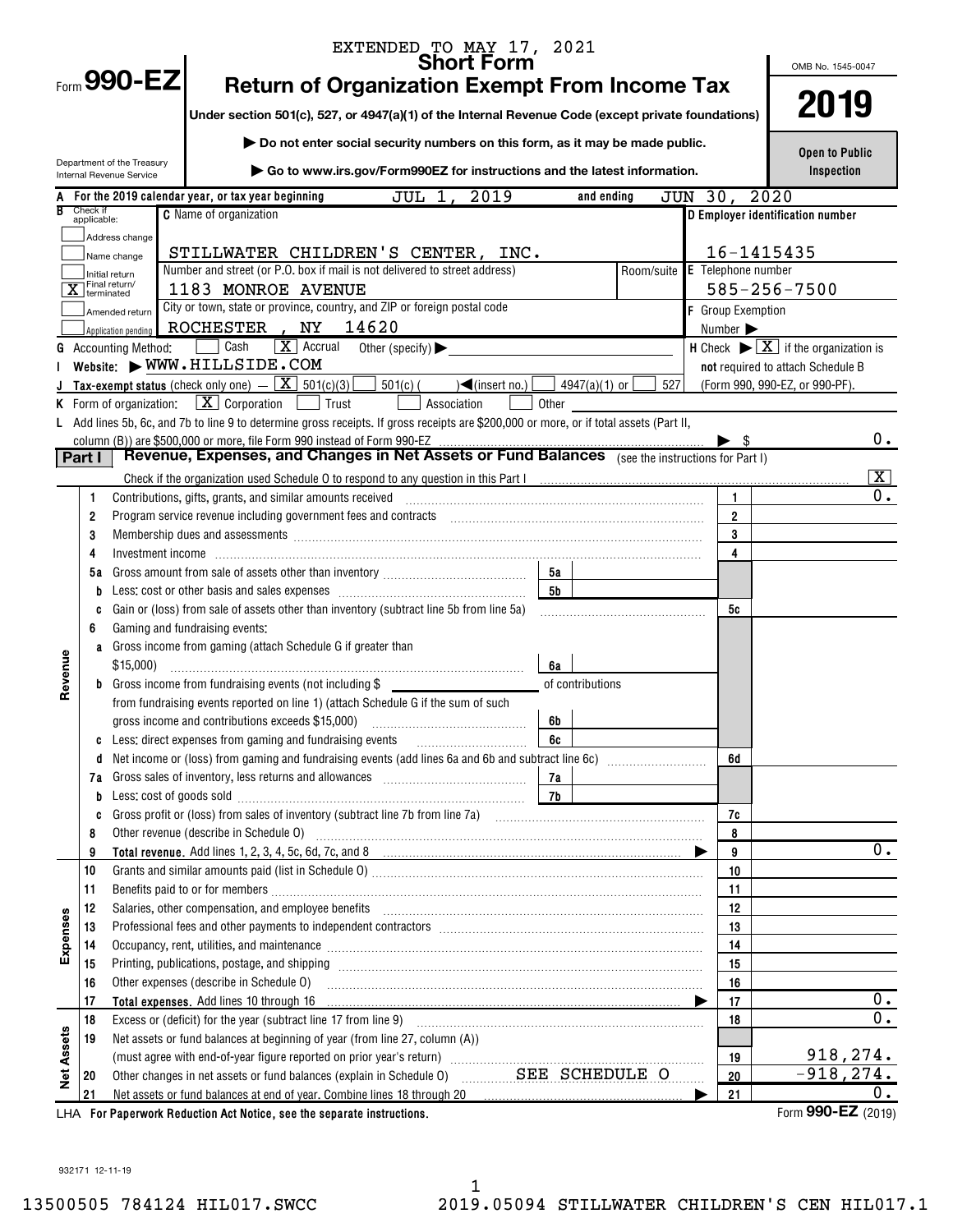|    | STILLWATER CHILDREN'S CENTER, INC.<br>Form 990-EZ (2019)                                                                                                                                                                                                                                       |                     |                                       |                         | 16-1415435                           | Page 2                      |
|----|------------------------------------------------------------------------------------------------------------------------------------------------------------------------------------------------------------------------------------------------------------------------------------------------|---------------------|---------------------------------------|-------------------------|--------------------------------------|-----------------------------|
|    | <b>Balance Sheets</b> (see the instructions for Part II)<br>Part II                                                                                                                                                                                                                            |                     |                                       |                         |                                      |                             |
|    | Check if the organization used Schedule O to respond to any question in this Part II                                                                                                                                                                                                           |                     |                                       |                         |                                      | $\overline{\mathbf{x}}$     |
|    |                                                                                                                                                                                                                                                                                                |                     | (A) Beginning of year                 |                         |                                      | (B) End of year             |
| 22 |                                                                                                                                                                                                                                                                                                |                     | 1,200.<br>1, 143, 750.                | 22                      |                                      | $0$ .<br>0.                 |
| 23 | Land and buildings<br>Other assets (describe in Schedule 0)<br>SEE SCHEDULE O                                                                                                                                                                                                                  |                     | 428,662.                              | 23                      |                                      | 0.                          |
| 24 |                                                                                                                                                                                                                                                                                                |                     | 1,573,612.                            | 24                      |                                      | 0.                          |
| 25 | Total assets <b>continuous continuous continuous continuous</b> continuous continuous continuous continuous continuous<br>Total liabilities (describe in Schedule 0) SEE SCHEDULE O                                                                                                            |                     | 655,338.                              | 25                      |                                      | 0.                          |
| 26 |                                                                                                                                                                                                                                                                                                |                     | 918,274.                              | 26<br>27                |                                      | 0.                          |
| 27 | Net assets or fund balances (line 27 of column (B) must agree with line 21)<br>Statement of Program Service Accomplishments (see the instructions for Part III)<br>Part III I                                                                                                                  |                     |                                       |                         |                                      |                             |
|    | Check if the organization used Schedule O to respond to any question in this Part III                                                                                                                                                                                                          |                     |                                       | $\overline{\mathbf{X}}$ | (Required for section)               | <b>Expenses</b>             |
|    | What is the organization's primary exempt purpose? SEE SCHEDULE O                                                                                                                                                                                                                              |                     |                                       |                         |                                      | $501(c)(3)$ and $501(c)(4)$ |
|    |                                                                                                                                                                                                                                                                                                |                     |                                       |                         | others.)                             | organizations; optional for |
|    | Describe the organization's program service accomplishments for each of its three largest program services, as measured by expenses. In a clear and concise<br>manner, describe the services provided, the number of persons benefited, and other relevant information for each program title. |                     |                                       |                         |                                      |                             |
| 28 | NO PROGRAMMATIC ACTIVITIES WERE CONDUCTED DURING THE                                                                                                                                                                                                                                           |                     |                                       |                         |                                      |                             |
|    | FILING YEAR, AS THE FILING ORGANIZATION WAS DISSOLVED ON                                                                                                                                                                                                                                       |                     |                                       |                         |                                      |                             |
|    | 7/1/2019.                                                                                                                                                                                                                                                                                      |                     |                                       |                         |                                      |                             |
|    | $(Grants \$                                                                                                                                                                                                                                                                                    |                     |                                       |                         | 128a                                 | 0.                          |
| 29 |                                                                                                                                                                                                                                                                                                |                     |                                       |                         |                                      |                             |
|    |                                                                                                                                                                                                                                                                                                |                     |                                       |                         |                                      |                             |
|    |                                                                                                                                                                                                                                                                                                |                     |                                       |                         |                                      |                             |
|    |                                                                                                                                                                                                                                                                                                |                     |                                       |                         | 129a                                 |                             |
| 30 |                                                                                                                                                                                                                                                                                                |                     |                                       |                         |                                      |                             |
|    |                                                                                                                                                                                                                                                                                                |                     |                                       |                         |                                      |                             |
|    |                                                                                                                                                                                                                                                                                                |                     |                                       |                         |                                      |                             |
|    | (Grants \$                                                                                                                                                                                                                                                                                     |                     |                                       |                         | 130a                                 |                             |
|    |                                                                                                                                                                                                                                                                                                |                     |                                       |                         |                                      |                             |
|    | (Grants \$                                                                                                                                                                                                                                                                                     |                     |                                       |                         | 131a                                 |                             |
|    | 32 Total program service expenses (add lines 28a through 31a)                                                                                                                                                                                                                                  |                     |                                       |                         | 32                                   | 0.                          |
|    | List of Officers, Directors, Trustees, and Key Employees (list each one even if not compensated - see the instructions for Part IV)<br>Part IV                                                                                                                                                 |                     |                                       |                         |                                      |                             |
|    | Check if the organization used Schedule O to respond to any question in this Part IV                                                                                                                                                                                                           |                     |                                       |                         |                                      |                             |
|    |                                                                                                                                                                                                                                                                                                | (b) Average hours   | (C) Reportable                        |                         | $(d)$ Health benefits.               | (e) Estimated               |
|    | (a) Name and title                                                                                                                                                                                                                                                                             | per week devoted to | compensation (Forms<br>W-2/1099-MISC) |                         | contributions to<br>employee benefit | amount of other             |
|    |                                                                                                                                                                                                                                                                                                | position            | (if not paid, enter -0-)              |                         | plans, and deferred<br>compensation  | compensation                |
|    | AMY BRANDT                                                                                                                                                                                                                                                                                     |                     |                                       |                         |                                      |                             |
|    | <b>DIRECTOR</b>                                                                                                                                                                                                                                                                                | 0.00                | $0$ .                                 |                         | 0.                                   | 0.                          |
|    | ANDREW BRINGUEL                                                                                                                                                                                                                                                                                |                     |                                       |                         |                                      |                             |
|    | <b>DIRECTOR</b>                                                                                                                                                                                                                                                                                | 0.00                | $0$ .                                 |                         | 0.                                   | $0_{.}$                     |
|    | <b>JUSTIN GUILES</b>                                                                                                                                                                                                                                                                           |                     |                                       |                         |                                      |                             |
|    | <b>DIRECTOR</b>                                                                                                                                                                                                                                                                                | 0.00                | $0$ .                                 |                         | 0.                                   | $0_{.}$                     |
|    | MELISSA HARDESTY, PH.D                                                                                                                                                                                                                                                                         |                     |                                       |                         |                                      |                             |
|    | <b>DIRECTOR</b>                                                                                                                                                                                                                                                                                | 0.00                | $0$ .                                 |                         | $\mathbf 0$ .                        | $0_{.}$                     |
|    | <b>JEFFREY JACOBS</b>                                                                                                                                                                                                                                                                          |                     |                                       |                         |                                      |                             |
|    | <b>TREASURER</b>                                                                                                                                                                                                                                                                               | 0.00                | $0$ .                                 |                         | $\mathbf 0$ .                        | $0_{.}$                     |
|    | KAREN E. BEARSCH                                                                                                                                                                                                                                                                               |                     |                                       |                         |                                      |                             |
|    | VICE CHAIR                                                                                                                                                                                                                                                                                     | 0.00                | $0$ .                                 |                         | 0.                                   | $0_{.}$                     |
|    |                                                                                                                                                                                                                                                                                                |                     |                                       |                         |                                      |                             |
|    | MARIA CRISTALLI                                                                                                                                                                                                                                                                                |                     |                                       |                         |                                      |                             |
|    | CHIEF EXECUTIVE OFFICER                                                                                                                                                                                                                                                                        | 0.00                | $0$ .                                 |                         | $\mathbf 0$ .                        | $0_{.}$                     |
|    | NICOLE ROUHANA                                                                                                                                                                                                                                                                                 |                     |                                       |                         |                                      |                             |
|    | <b>SECRETARY</b>                                                                                                                                                                                                                                                                               | 0.00                | $0$ .                                 |                         | 0.                                   | $0_{.}$                     |
|    | TRACEY FISH                                                                                                                                                                                                                                                                                    |                     |                                       |                         |                                      |                             |
|    | <b>CHAIR</b>                                                                                                                                                                                                                                                                                   | 0.00                | $0$ .                                 |                         | 0.                                   | $0_{.}$                     |
|    | CHRISTOPHER PETERSON                                                                                                                                                                                                                                                                           |                     |                                       |                         |                                      |                             |
|    | CHIEF FINANCIAL OFFICER                                                                                                                                                                                                                                                                        | 0.00                | 0.                                    |                         | 0.                                   | 0.                          |
|    |                                                                                                                                                                                                                                                                                                |                     |                                       |                         |                                      |                             |
|    |                                                                                                                                                                                                                                                                                                |                     |                                       |                         |                                      |                             |
|    |                                                                                                                                                                                                                                                                                                |                     |                                       |                         |                                      |                             |
|    | 932172 12-11-19                                                                                                                                                                                                                                                                                |                     |                                       |                         |                                      | Form 990-EZ (2019)          |

2

932172 12-11-19

Form 990-EZ (2019)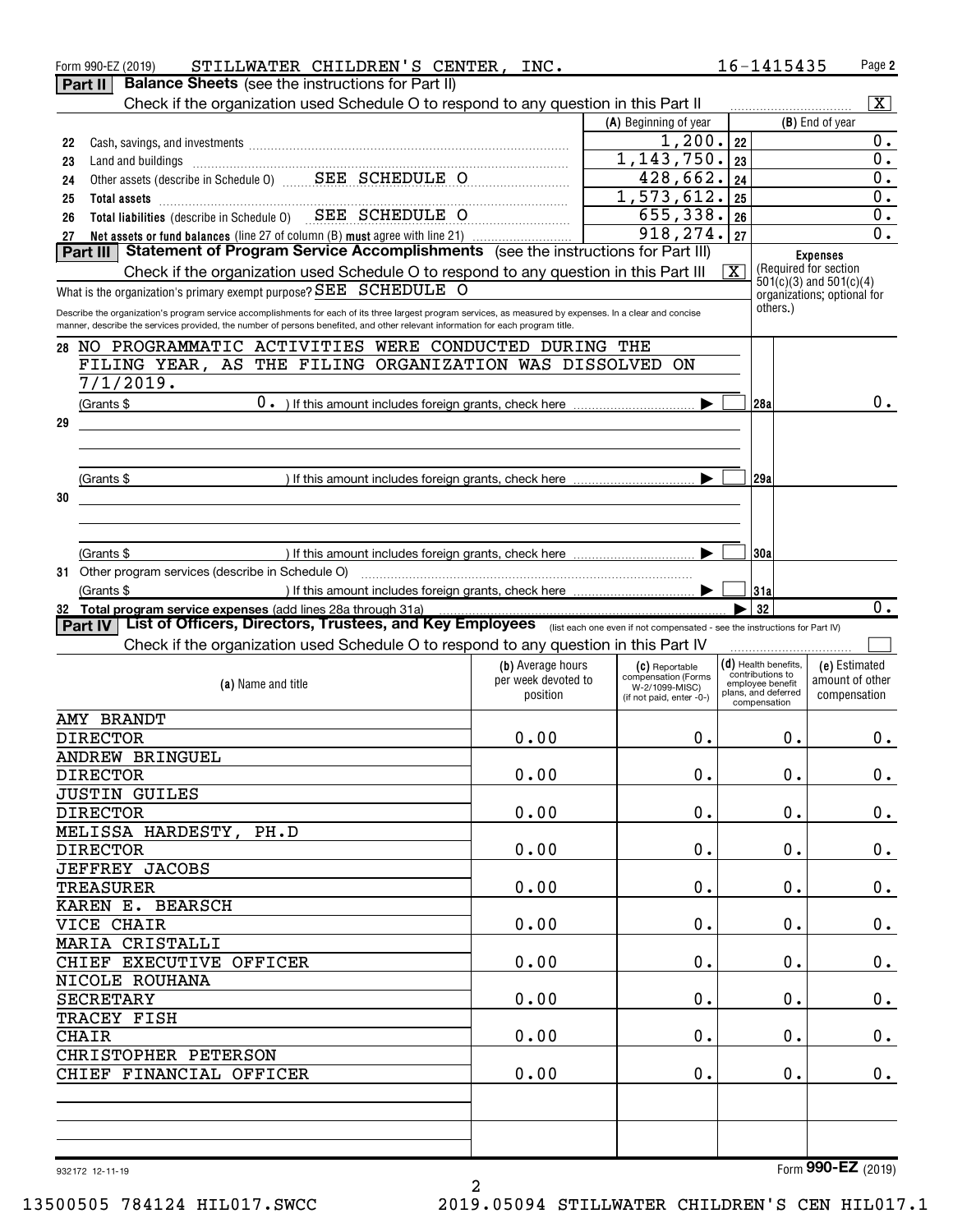|    | Part V<br>Other Information (Note the Schedule A and personal benefit contract statement requirements in the<br>instructions for Part V.) Check if the organization used Sch. O to respond to any question in this Part V                                                                                                                                                                                                                                                                                   |            |     |                         |
|----|-------------------------------------------------------------------------------------------------------------------------------------------------------------------------------------------------------------------------------------------------------------------------------------------------------------------------------------------------------------------------------------------------------------------------------------------------------------------------------------------------------------|------------|-----|-------------------------|
|    |                                                                                                                                                                                                                                                                                                                                                                                                                                                                                                             |            |     | $\mathbf{X}$<br>Yes∣ No |
| 33 | Did the organization engage in any significant activity not previously reported to the IRS? If "Yes," provide a detailed description of each                                                                                                                                                                                                                                                                                                                                                                |            |     |                         |
|    | activity in Schedule O                                                                                                                                                                                                                                                                                                                                                                                                                                                                                      | 33         |     | X                       |
| 34 | Were any significant changes made to the organizing or governing documents? If "Yes," attach a conformed copy of the amended                                                                                                                                                                                                                                                                                                                                                                                |            |     |                         |
|    | documents if they reflect a change to the organization's name. Otherwise, explain the change on Schedule O. See instructions                                                                                                                                                                                                                                                                                                                                                                                | 34         |     | х                       |
|    | 35a Did the organization have unrelated business gross income of \$1,000 or more during the year from business activities (such as those reported                                                                                                                                                                                                                                                                                                                                                           |            |     | х                       |
|    | on lines 2, 6a, and 7a, among others)?                                                                                                                                                                                                                                                                                                                                                                                                                                                                      | 35a<br>35b | N/R |                         |
|    | Was the organization a section $501(c)(4)$ , $501(c)(5)$ , or $501(c)(6)$ organization subject to section $6033(e)$ notice, reporting, and proxy tax                                                                                                                                                                                                                                                                                                                                                        |            |     |                         |
|    |                                                                                                                                                                                                                                                                                                                                                                                                                                                                                                             | 35с        |     | х                       |
| 36 | Did the organization undergo a liquidation, dissolution, termination, or significant disposition of net assets during the year? If "Yes,"                                                                                                                                                                                                                                                                                                                                                                   |            |     |                         |
|    |                                                                                                                                                                                                                                                                                                                                                                                                                                                                                                             | 36         | X   |                         |
|    | 0.                                                                                                                                                                                                                                                                                                                                                                                                                                                                                                          |            |     |                         |
|    |                                                                                                                                                                                                                                                                                                                                                                                                                                                                                                             | 37b        |     | x                       |
|    | 38a Did the organization borrow from, or make any loans to, any officer, director, trustee, or key employee; or were any such loans made                                                                                                                                                                                                                                                                                                                                                                    |            |     |                         |
|    |                                                                                                                                                                                                                                                                                                                                                                                                                                                                                                             | 38a        |     | X                       |
|    | N/A<br>38b                                                                                                                                                                                                                                                                                                                                                                                                                                                                                                  |            |     |                         |
| 39 | Section 501(c)(7) organizations. Enter:                                                                                                                                                                                                                                                                                                                                                                                                                                                                     |            |     |                         |
|    | N/A<br>39a                                                                                                                                                                                                                                                                                                                                                                                                                                                                                                  |            |     |                         |
|    | N/A<br>39 <sub>b</sub>                                                                                                                                                                                                                                                                                                                                                                                                                                                                                      |            |     |                         |
|    | 40a Section 501(c)(3) organizations. Enter amount of tax imposed on the organization during the year under:                                                                                                                                                                                                                                                                                                                                                                                                 |            |     |                         |
|    | 0.<br>section $4911$                                                                                                                                                                                                                                                                                                                                                                                                                                                                                        |            |     |                         |
|    | <b>b</b> Section 501(c)(3), 501(c)(4), and 501(c)(29) organizations. Did the organization engage in any section 4958 excess benefit                                                                                                                                                                                                                                                                                                                                                                         |            |     |                         |
|    | transaction during the year, or did it engage in an excess benefit transaction in a prior year that has not been reported on any                                                                                                                                                                                                                                                                                                                                                                            |            |     |                         |
|    | of its prior Forms 990 or 990-EZ? If "Yes," complete Schedule L, Part I<br>$\begin{minipage}[c]{0.5\textwidth} \centering \begin{tabular}{ c c c c c } \hline & \multicolumn{1}{ c }{\textbf{0.5}} & \multicolumn{1}{ c }{\textbf{0.5}} & \multicolumn{1}{ c }{\textbf{0.5}} & \multicolumn{1}{ c }{\textbf{0.5}} & \multicolumn{1}{ c }{\textbf{0.5}} & \multicolumn{1}{ c }{\textbf{0.5}} & \multicolumn{1}{ c }{\textbf{0.5}} & \multicolumn{1}{ c }{\textbf{0.5}} & \multicolumn{1}{ c }{\textbf{0.5}}$ | 40b        |     | x                       |
|    | <b>c</b> Section 501(c)(3), 501(c)(4), and 501(c)(29) organizations. Enter amount of tax imposed on                                                                                                                                                                                                                                                                                                                                                                                                         |            |     |                         |
|    | 0.<br>organization managers or disqualified persons during the year under sections 4912, 4955, and 4958<br>.                                                                                                                                                                                                                                                                                                                                                                                                |            |     |                         |
|    | d Section 501(c)(3), 501(c)(4), and 501(c)(29) organizations. Enter amount of tax on line 40c reimbursed                                                                                                                                                                                                                                                                                                                                                                                                    |            |     |                         |
|    | 0.<br>by the organization                                                                                                                                                                                                                                                                                                                                                                                                                                                                                   |            |     |                         |
|    | e All organizations. At any time during the tax year, was the organization a party to a prohibited tax shelter                                                                                                                                                                                                                                                                                                                                                                                              |            |     | X                       |
|    | transaction? If "Yes," complete Form 8886-T<br>List the states with which a copy of this return is filed $\triangleright$ NY                                                                                                                                                                                                                                                                                                                                                                                | 40e        |     |                         |
| 41 | 42a The organization's books are in care of $\blacktriangleright$ CHRISTOPHER PETERSON, CFO<br>Telephone no. $\triangleright$ 585 – 256 – 7500                                                                                                                                                                                                                                                                                                                                                              |            |     |                         |
|    | Located at > 1183 MONROE AVENUE, ROCHESTER, NY<br>$ZIP + 4$ $\triangleright$ 14620                                                                                                                                                                                                                                                                                                                                                                                                                          |            |     |                         |
|    | <b>b</b> At any time during the calendar year, did the organization have an interest in or a signature or other authority                                                                                                                                                                                                                                                                                                                                                                                   |            |     |                         |
|    | over a financial account in a foreign country (such as a bank account, securities account, or other financial                                                                                                                                                                                                                                                                                                                                                                                               |            |     | Yes No                  |
|    | account)?                                                                                                                                                                                                                                                                                                                                                                                                                                                                                                   | 42b        |     | X                       |
|    | If "Yes," enter the name of the foreign country                                                                                                                                                                                                                                                                                                                                                                                                                                                             |            |     |                         |
|    | See the instructions for exceptions and filing requirements for FinCEN Form 114, Report of Foreign Bank and Financial Accounts (FBAR).                                                                                                                                                                                                                                                                                                                                                                      |            |     |                         |
|    |                                                                                                                                                                                                                                                                                                                                                                                                                                                                                                             | 42c        |     | X                       |
|    | If "Yes," enter the name of the foreign country                                                                                                                                                                                                                                                                                                                                                                                                                                                             |            |     |                         |
| 43 |                                                                                                                                                                                                                                                                                                                                                                                                                                                                                                             |            |     |                         |
|    |                                                                                                                                                                                                                                                                                                                                                                                                                                                                                                             | N/A        |     |                         |
|    |                                                                                                                                                                                                                                                                                                                                                                                                                                                                                                             |            |     |                         |
|    |                                                                                                                                                                                                                                                                                                                                                                                                                                                                                                             |            |     | Yes∣ No                 |
|    | 44a Did the organization maintain any donor advised funds during the year? If "Yes," Form 990 must be completed instead of                                                                                                                                                                                                                                                                                                                                                                                  |            |     |                         |
|    | Form 990-EZ                                                                                                                                                                                                                                                                                                                                                                                                                                                                                                 | 44a        |     | X                       |
|    | <b>b</b> Did the organization operate one or more hospital facilities during the year? If "Yes," Form 990 must be completed instead                                                                                                                                                                                                                                                                                                                                                                         |            |     |                         |
|    |                                                                                                                                                                                                                                                                                                                                                                                                                                                                                                             | 44b        |     | X<br>$\mathbf X$        |
|    |                                                                                                                                                                                                                                                                                                                                                                                                                                                                                                             | 44c        |     |                         |
|    | d If "Yes" to line 44c, has the organization filed a Form 720 to report these payments? If "No," provide an explanation                                                                                                                                                                                                                                                                                                                                                                                     | 44d        |     |                         |
|    | in Schedule 0                                                                                                                                                                                                                                                                                                                                                                                                                                                                                               | 45a        |     | х                       |
|    | b Did the organization receive any payment from or engage in any transaction with a controlled entity within the meaning of section                                                                                                                                                                                                                                                                                                                                                                         |            |     |                         |
|    |                                                                                                                                                                                                                                                                                                                                                                                                                                                                                                             | 45b        |     |                         |
|    |                                                                                                                                                                                                                                                                                                                                                                                                                                                                                                             |            |     | Form 990-EZ (2019)      |

Form 990-EZ (2019) STILLWATER CHILDREN'S CENTER, INC.  $16-1415435$  Page

932173 12-11-19

3 13500505 784124 HIL017.SWCC 2019.05094 STILLWATER CHILDREN'S CEN HIL017.1

Page 3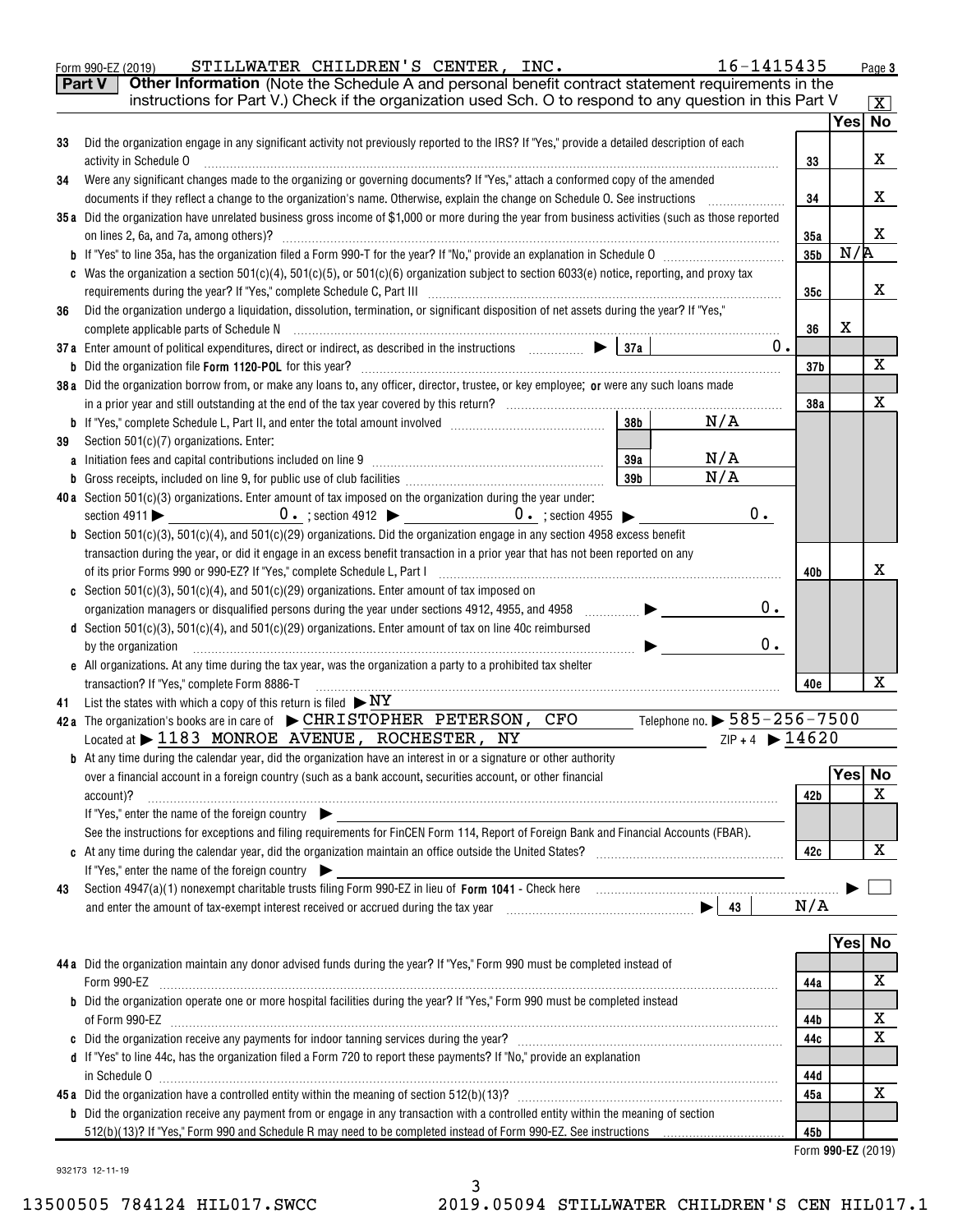| Form 990-EZ (2019)                                 |                                                                                                               |                                                                                                                                                                            |                     |                                       |                                                             | 16-1415435       | Page 4                  |
|----------------------------------------------------|---------------------------------------------------------------------------------------------------------------|----------------------------------------------------------------------------------------------------------------------------------------------------------------------------|---------------------|---------------------------------------|-------------------------------------------------------------|------------------|-------------------------|
|                                                    |                                                                                                               |                                                                                                                                                                            |                     |                                       |                                                             |                  | Yes No                  |
| 46                                                 |                                                                                                               | Did the organization engage, directly or indirectly, in political campaign activities on behalf of or in opposition to candidates for public office?                       |                     |                                       |                                                             |                  |                         |
| <b>Part VI</b>                                     | If "Yes," complete Schedule C, Part I<br>Section 501(c)(3) Organizations Only                                 |                                                                                                                                                                            |                     |                                       |                                                             | 46               | X                       |
|                                                    |                                                                                                               | All section 501(c)(3) organizations must answer questions 47-49b and 52, and complete the tables for lines 50 and 51.                                                      |                     |                                       |                                                             |                  |                         |
|                                                    |                                                                                                               | Check if the organization used Schedule O to respond to any question in this Part VI                                                                                       |                     |                                       |                                                             |                  |                         |
|                                                    |                                                                                                               |                                                                                                                                                                            |                     |                                       |                                                             | <b>Yes</b>       | <b>No</b>               |
| 47                                                 |                                                                                                               | Did the organization engage in lobbying activities or have a section 501(h) election in effect during the tax year? If "Yes," complete Sch. C, Part II                     |                     |                                       |                                                             | 47               | $\overline{\mathbf{X}}$ |
| 48                                                 |                                                                                                               | Is the organization a school as described in section 170(b)(1)(A)(ii)? If "Yes," complete Schedule E                                                                       |                     |                                       |                                                             | 48               | $\overline{\textbf{X}}$ |
| 49 a                                               |                                                                                                               | Did the organization make any transfers to an exempt non-charitable related organization?                                                                                  |                     |                                       |                                                             | 49a              | $\mathbf{X}$            |
| b<br>50                                            | If "Yes," was the related organization a section 527 organization?                                            | Complete this table for the organization's five highest compensated employees (other than officers, directors, trustees, and key employees) who each received more         |                     |                                       |                                                             | 49b              |                         |
|                                                    |                                                                                                               | than \$100,000 of compensation from the organization. If there is none, enter "None."                                                                                      |                     |                                       |                                                             |                  |                         |
|                                                    | (a) Name and title of each employee                                                                           |                                                                                                                                                                            | (b) Average hours   | (C) Reportable                        | (d) Health benefits.                                        | (e) Estimated    |                         |
|                                                    |                                                                                                               |                                                                                                                                                                            | per week devoted to | compensation (Forms<br>W-2/1099-MISC) | contributions to<br>employee benefit<br>plans, and deferred | amount of other  |                         |
|                                                    |                                                                                                               | <b>NONE</b>                                                                                                                                                                | position            |                                       | compensation                                                | compensation     |                         |
|                                                    |                                                                                                               |                                                                                                                                                                            |                     |                                       |                                                             |                  |                         |
|                                                    |                                                                                                               |                                                                                                                                                                            |                     |                                       |                                                             |                  |                         |
|                                                    |                                                                                                               |                                                                                                                                                                            |                     |                                       |                                                             |                  |                         |
|                                                    |                                                                                                               |                                                                                                                                                                            |                     |                                       |                                                             |                  |                         |
|                                                    |                                                                                                               |                                                                                                                                                                            |                     |                                       |                                                             |                  |                         |
|                                                    |                                                                                                               |                                                                                                                                                                            |                     |                                       |                                                             |                  |                         |
|                                                    |                                                                                                               |                                                                                                                                                                            |                     |                                       |                                                             |                  |                         |
|                                                    |                                                                                                               |                                                                                                                                                                            |                     |                                       |                                                             |                  |                         |
|                                                    |                                                                                                               |                                                                                                                                                                            |                     |                                       |                                                             |                  |                         |
|                                                    | Total number of other employees paid over \$100,000                                                           | Complete this table for the organization's five highest compensated independent contractors who each received more than \$100,000 of compensation from the                 |                     |                                       |                                                             |                  |                         |
| f.                                                 | organization. If there is none, enter "None."<br>(a) Name and business address of each independent contractor | <b>NONE</b>                                                                                                                                                                |                     | (b) Type of service                   |                                                             | (c) Compensation |                         |
|                                                    |                                                                                                               |                                                                                                                                                                            |                     |                                       |                                                             |                  |                         |
|                                                    |                                                                                                               |                                                                                                                                                                            |                     |                                       |                                                             |                  |                         |
|                                                    |                                                                                                               |                                                                                                                                                                            |                     |                                       |                                                             |                  |                         |
|                                                    |                                                                                                               |                                                                                                                                                                            |                     |                                       |                                                             |                  |                         |
|                                                    |                                                                                                               |                                                                                                                                                                            |                     |                                       |                                                             |                  |                         |
|                                                    |                                                                                                               |                                                                                                                                                                            |                     |                                       |                                                             |                  |                         |
|                                                    |                                                                                                               |                                                                                                                                                                            |                     |                                       |                                                             |                  |                         |
|                                                    |                                                                                                               |                                                                                                                                                                            |                     |                                       |                                                             |                  |                         |
|                                                    |                                                                                                               |                                                                                                                                                                            |                     |                                       |                                                             |                  |                         |
| d                                                  |                                                                                                               | Total number of other independent contractors each receiving over \$100,000                                                                                                |                     |                                       |                                                             |                  |                         |
|                                                    |                                                                                                               | Did the organization complete Schedule A? Note: All section 501(c)(3) organizations must attach a                                                                          |                     |                                       |                                                             |                  |                         |
| completed Schedule A                               |                                                                                                               | Under penalties of perjury, I declare that I have examined this return, including accompanying schedules and statements, and to the best of my knowledge and belief, it is |                     |                                       |                                                             | $\boxed{X}$ Yes  |                         |
| 51<br>52                                           |                                                                                                               | true, correct, and complete. Declaration of preparer (other than offices) is based on all information of which preparer has any knowledge.                                 |                     |                                       |                                                             |                  |                         |
|                                                    |                                                                                                               |                                                                                                                                                                            |                     |                                       |                                                             |                  |                         |
| Sign                                               |                                                                                                               | NV YA                                                                                                                                                                      |                     |                                       |                                                             |                  |                         |
|                                                    |                                                                                                               | PRESIDENT & CEO                                                                                                                                                            |                     |                                       |                                                             |                  |                         |
|                                                    | print name and title                                                                                          |                                                                                                                                                                            |                     |                                       |                                                             |                  |                         |
|                                                    | Print/Type preparer's name                                                                                    | Preparer's signature                                                                                                                                                       | Date                | Check                                 | PTIN<br>ïf                                                  |                  |                         |
|                                                    |                                                                                                               |                                                                                                                                                                            |                     | self-employed                         |                                                             |                  |                         |
|                                                    | NANCY J.<br><b>SNYDER</b>                                                                                     | CO <sub>2</sub><br>T.T4P                                                                                                                                                   |                     |                                       |                                                             | P01340545        |                         |
|                                                    | Firm's name BONADIO &<br>Firm's address > 171 SULLY'S                                                         | TRAIL                                                                                                                                                                      |                     | Firm's EIN ▶<br>Phone no.             | 16-1131146<br>585)                                          | $381 - 1000$     |                         |
|                                                    |                                                                                                               | PITTSFORD, NY 14534                                                                                                                                                        |                     |                                       |                                                             |                  |                         |
| <b>Here</b><br>Paid<br>Preparer<br><b>Use Only</b> |                                                                                                               | May the IRS discuss this return with the preparer shown above? See instructions                                                                                            |                     |                                       | X                                                           | Yes              | No.<br>No.              |

932174 12 11:19

政務局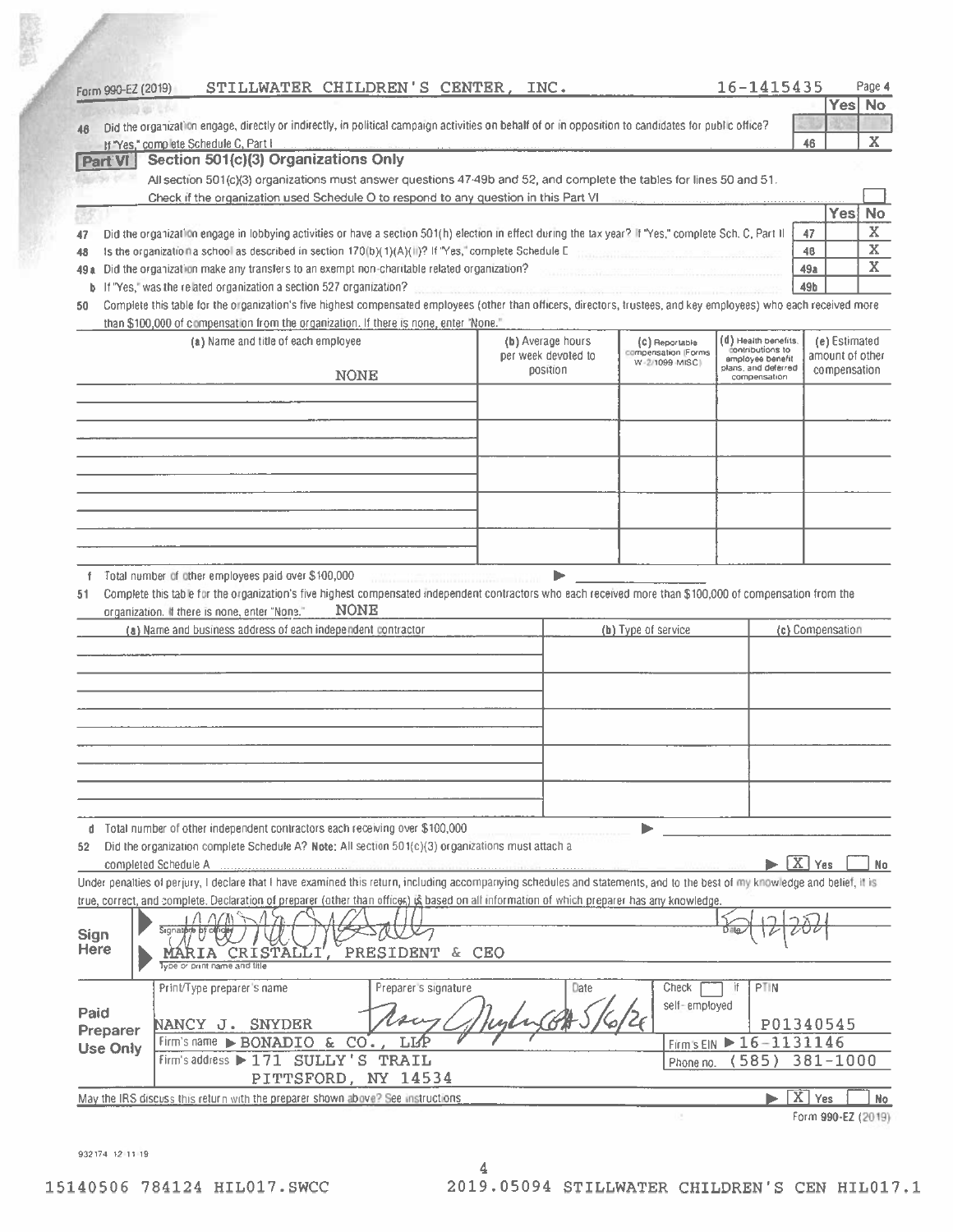| <b>SCHEDULE A</b> |
|-------------------|
|-------------------|

Department of the Treasury Internal Revenue Service

| (Form 990 or 990-EZ) |  |  |  |  |
|----------------------|--|--|--|--|
|----------------------|--|--|--|--|

# Public Charity Status and Public Support

Complete if the organization is a section 501(c)(3) organization or a section 4947(a)(1) nonexempt charitable trust.

| Attach to Form 990 or Form 990-EZ. |  |
|------------------------------------|--|
|------------------------------------|--|

| Go to www.irs.gov/Form990 for instructions and the latest information.

| OMB No 1545-0047                    |
|-------------------------------------|
| 2019                                |
| <b>Open to Public</b><br>Inspection |

|               |                             | Name of the organization                                                                                                                      |          |                               |                                    |                                 |                            | <b>Employer identification number</b> |
|---------------|-----------------------------|-----------------------------------------------------------------------------------------------------------------------------------------------|----------|-------------------------------|------------------------------------|---------------------------------|----------------------------|---------------------------------------|
|               |                             |                                                                                                                                               |          | STILLWATER CHILDREN'S CENTER, |                                    | INC.                            |                            | 16-1415435                            |
| <b>Part I</b> |                             | Reason for Public Charity Status (All organizations must complete this part.) See instructions.                                               |          |                               |                                    |                                 |                            |                                       |
|               |                             | The organization is not a private foundation because it is: (For lines 1 through 12, check only one box.)                                     |          |                               |                                    |                                 |                            |                                       |
| 1.            |                             | A church, convention of churches, or association of churches described in section 170(b)(1)(A)(i).                                            |          |                               |                                    |                                 |                            |                                       |
| 2             |                             | A school described in section 170(b)(1)(A)(ii). (Attach Schedule E (Form 990 or 990-EZ).)                                                     |          |                               |                                    |                                 |                            |                                       |
| з             |                             | A hospital or a cooperative hospital service organization described in section 170(b)(1)(A)(iii).                                             |          |                               |                                    |                                 |                            |                                       |
| 4             |                             | A medical research organization operated in conjunction with a hospital described in section 170(b)(1)(A)(iii). Enter the hospital's name,    |          |                               |                                    |                                 |                            |                                       |
|               |                             | city, and state:                                                                                                                              |          |                               |                                    |                                 |                            |                                       |
| 5             |                             | An organization operated for the benefit of a college or university owned or operated by a governmental unit described in                     |          |                               |                                    |                                 |                            |                                       |
|               |                             | section 170(b)(1)(A)(iv). (Complete Part II.)                                                                                                 |          |                               |                                    |                                 |                            |                                       |
| 6             |                             | A federal, state, or local government or governmental unit described in section 170(b)(1)(A)(v).                                              |          |                               |                                    |                                 |                            |                                       |
| 7             |                             | An organization that normally receives a substantial part of its support from a governmental unit or from the general public described in     |          |                               |                                    |                                 |                            |                                       |
|               |                             | section 170(b)(1)(A)(vi). (Complete Part II.)                                                                                                 |          |                               |                                    |                                 |                            |                                       |
|               |                             | A community trust described in section 170(b)(1)(A)(vi). (Complete Part II.)                                                                  |          |                               |                                    |                                 |                            |                                       |
| 8<br>9        |                             |                                                                                                                                               |          |                               |                                    |                                 |                            |                                       |
|               |                             | An agricultural research organization described in section 170(b)(1)(A)(ix) operated in conjunction with a land-grant college                 |          |                               |                                    |                                 |                            |                                       |
|               |                             | or university or a non-land-grant college of agriculture (see instructions). Enter the name, city, and state of the college or                |          |                               |                                    |                                 |                            |                                       |
|               | $10 \quad \boxed{\text{X}}$ | university:                                                                                                                                   |          |                               |                                    |                                 |                            |                                       |
|               |                             | An organization that normally receives: (1) more than 33 1/3% of its support from contributions, membership fees, and gross receipts from     |          |                               |                                    |                                 |                            |                                       |
|               |                             | activities related to its exempt functions - subject to certain exceptions, and (2) no more than 33 1/3% of its support from gross investment |          |                               |                                    |                                 |                            |                                       |
|               |                             | income and unrelated business taxable income (less section 511 tax) from businesses acquired by the organization after June 30, 1975.         |          |                               |                                    |                                 |                            |                                       |
|               |                             | See section 509(a)(2). (Complete Part III.)                                                                                                   |          |                               |                                    |                                 |                            |                                       |
| 11            |                             | An organization organized and operated exclusively to test for public safety. See section 509(a)(4).                                          |          |                               |                                    |                                 |                            |                                       |
| 12            |                             | An organization organized and operated exclusively for the benefit of, to perform the functions of, or to carry out the purposes of one or    |          |                               |                                    |                                 |                            |                                       |
|               |                             | more publicly supported organizations described in section 509(a)(1) or section 509(a)(2). See section 509(a)(3). Check the box in            |          |                               |                                    |                                 |                            |                                       |
|               |                             | lines 12a through 12d that describes the type of supporting organization and complete lines 12e, 12f, and 12g.                                |          |                               |                                    |                                 |                            |                                       |
| а             |                             | Type I. A supporting organization operated, supervised, or controlled by its supported organization(s), typically by giving                   |          |                               |                                    |                                 |                            |                                       |
|               |                             | the supported organization(s) the power to regularly appoint or elect a majority of the directors or trustees of the supporting               |          |                               |                                    |                                 |                            |                                       |
|               |                             | organization. You must complete Part IV, Sections A and B.                                                                                    |          |                               |                                    |                                 |                            |                                       |
| b             |                             | Type II. A supporting organization supervised or controlled in connection with its supported organization(s), by having                       |          |                               |                                    |                                 |                            |                                       |
|               |                             | control or management of the supporting organization vested in the same persons that control or manage the supported                          |          |                               |                                    |                                 |                            |                                       |
|               |                             | organization(s). You must complete Part IV, Sections A and C.                                                                                 |          |                               |                                    |                                 |                            |                                       |
| c             |                             | Type III functionally integrated. A supporting organization operated in connection with, and functionally integrated with,                    |          |                               |                                    |                                 |                            |                                       |
|               |                             | its supported organization(s) (see instructions). You must complete Part IV, Sections A, D, and E.                                            |          |                               |                                    |                                 |                            |                                       |
| d             |                             | Type III non-functionally integrated. A supporting organization operated in connection with its supported organization(s)                     |          |                               |                                    |                                 |                            |                                       |
|               |                             | that is not functionally integrated. The organization generally must satisfy a distribution requirement and an attentiveness                  |          |                               |                                    |                                 |                            |                                       |
|               |                             | requirement (see instructions). You must complete Part IV, Sections A and D, and Part V.                                                      |          |                               |                                    |                                 |                            |                                       |
|               |                             | Check this box if the organization received a written determination from the IRS that it is a Type I, Type II, Type III                       |          |                               |                                    |                                 |                            |                                       |
|               |                             | functionally integrated, or Type III non-functionally integrated supporting organization.                                                     |          |                               |                                    |                                 |                            |                                       |
|               |                             | f Enter the number of supported organizations                                                                                                 |          |                               |                                    |                                 |                            |                                       |
| a             |                             | Provide the following information about the supported organization(s).<br>(i) Name of supported                                               | (ii) EIN | (iii) Type of organization    |                                    | (iv) Is the organization listed | (v) Amount of monetary     | (vi) Amount of other                  |
|               |                             | organization                                                                                                                                  |          | (described on lines 1-10)     | in your governing document?<br>Yes | No                              | support (see instructions) | support (see instructions)            |
|               |                             |                                                                                                                                               |          | above (see instructions))     |                                    |                                 |                            |                                       |
|               |                             |                                                                                                                                               |          |                               |                                    |                                 |                            |                                       |
|               |                             |                                                                                                                                               |          |                               |                                    |                                 |                            |                                       |
|               |                             |                                                                                                                                               |          |                               |                                    |                                 |                            |                                       |
|               |                             |                                                                                                                                               |          |                               |                                    |                                 |                            |                                       |
|               |                             |                                                                                                                                               |          |                               |                                    |                                 |                            |                                       |
|               |                             |                                                                                                                                               |          |                               |                                    |                                 |                            |                                       |
|               |                             |                                                                                                                                               |          |                               |                                    |                                 |                            |                                       |
|               |                             |                                                                                                                                               |          |                               |                                    |                                 |                            |                                       |
|               |                             |                                                                                                                                               |          |                               |                                    |                                 |                            |                                       |
|               |                             |                                                                                                                                               |          |                               |                                    |                                 |                            |                                       |
| <b>Total</b>  |                             |                                                                                                                                               |          |                               |                                    |                                 |                            |                                       |

LHA For Paperwork Reduction Act Notice, see the Instructions for Form 990 or 990-EZ. 932021 09-25-19 Schedule A (Form 990 or 990-EZ) 2019 5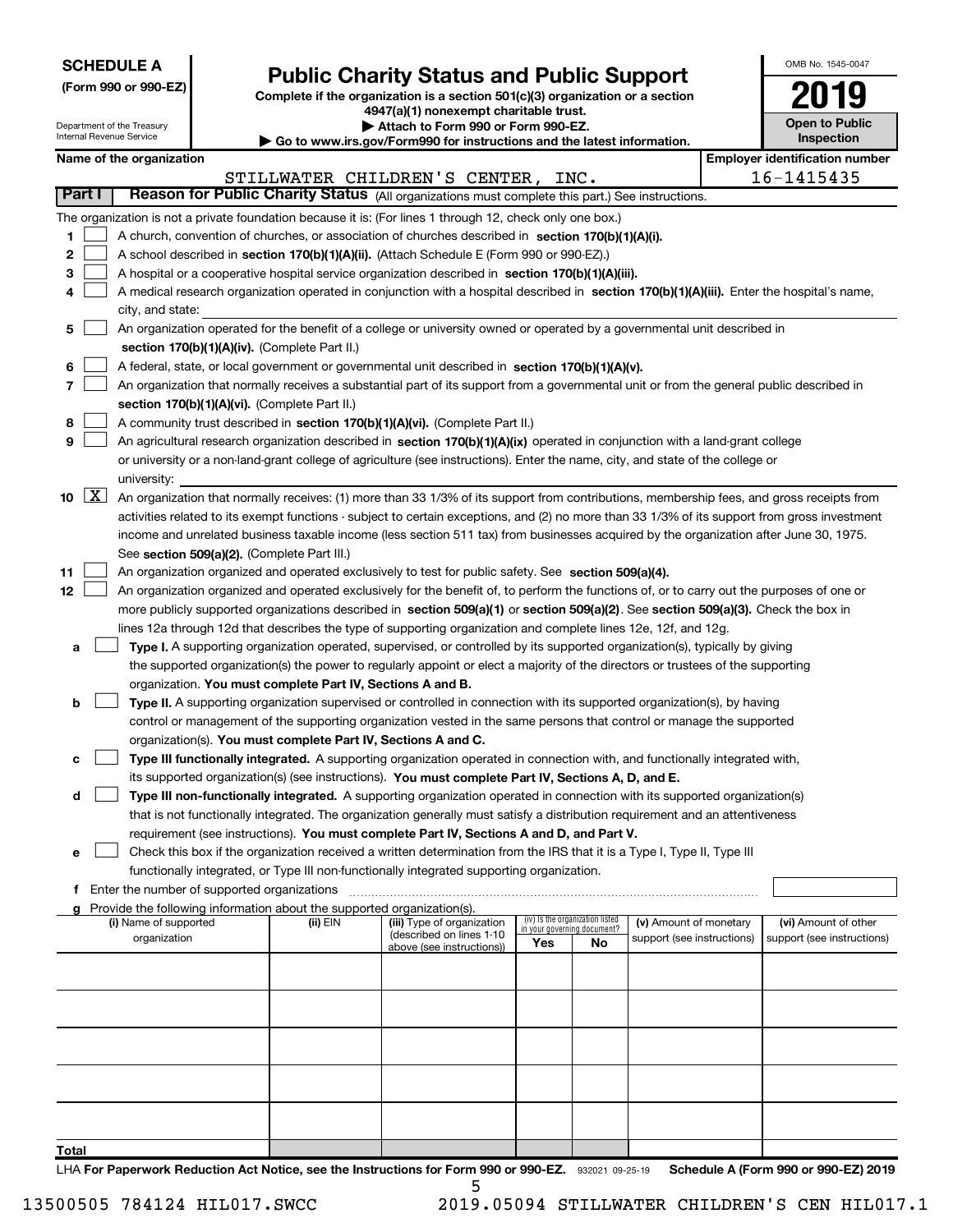# Schedule A (Form 990 or 990-EZ) 2019 STILLWATER CHILDREN'S CENTER, INC.  $16-1415435$  Page

(Complete only if you checked the box on line 5, 7, or 8 of Part I or if the organization failed to qualify under Part III. If the organization fails to qualify under the tests listed below, please complete Part III.) Part II | Support Schedule for Organizations Described in Sections 170(b)(1)(A)(iv) and 170(b)(1)(A)(vi)

|     | <b>Section A. Public Support</b>                                                                                                               |          |            |            |            |                                      |           |
|-----|------------------------------------------------------------------------------------------------------------------------------------------------|----------|------------|------------|------------|--------------------------------------|-----------|
|     | Calendar year (or fiscal year beginning in) $\blacktriangleright$                                                                              | (a) 2015 | $(b)$ 2016 | $(c)$ 2017 | $(d)$ 2018 | (e) 2019                             | (f) Total |
|     | <b>1</b> Gifts, grants, contributions, and                                                                                                     |          |            |            |            |                                      |           |
|     | membership fees received. (Do not                                                                                                              |          |            |            |            |                                      |           |
|     | include any "unusual grants.")                                                                                                                 |          |            |            |            |                                      |           |
|     | 2 Tax revenues levied for the organ-                                                                                                           |          |            |            |            |                                      |           |
|     | ization's benefit and either paid to                                                                                                           |          |            |            |            |                                      |           |
|     | or expended on its behalf                                                                                                                      |          |            |            |            |                                      |           |
|     | 3 The value of services or facilities                                                                                                          |          |            |            |            |                                      |           |
|     | furnished by a governmental unit to                                                                                                            |          |            |            |            |                                      |           |
|     | the organization without charge                                                                                                                |          |            |            |            |                                      |           |
|     | 4 Total. Add lines 1 through 3                                                                                                                 |          |            |            |            |                                      |           |
| 5   | The portion of total contributions                                                                                                             |          |            |            |            |                                      |           |
|     | by each person (other than a                                                                                                                   |          |            |            |            |                                      |           |
|     | governmental unit or publicly                                                                                                                  |          |            |            |            |                                      |           |
|     | supported organization) included                                                                                                               |          |            |            |            |                                      |           |
|     | on line 1 that exceeds 2% of the                                                                                                               |          |            |            |            |                                      |           |
|     | amount shown on line 11.                                                                                                                       |          |            |            |            |                                      |           |
|     | column (f)                                                                                                                                     |          |            |            |            |                                      |           |
|     | 6 Public support. Subtract line 5 from line 4.                                                                                                 |          |            |            |            |                                      |           |
|     | <b>Section B. Total Support</b>                                                                                                                |          |            |            |            |                                      |           |
|     | Calendar year (or fiscal year beginning in) $\blacktriangleright$                                                                              | (a) 2015 | (b) 2016   | $(c)$ 2017 | $(d)$ 2018 | (e) 2019                             | (f) Total |
|     | 7 Amounts from line 4                                                                                                                          |          |            |            |            |                                      |           |
| 8   | Gross income from interest,                                                                                                                    |          |            |            |            |                                      |           |
|     | dividends, payments received on                                                                                                                |          |            |            |            |                                      |           |
|     | securities loans, rents, royalties,                                                                                                            |          |            |            |            |                                      |           |
|     | and income from similar sources                                                                                                                |          |            |            |            |                                      |           |
| 9   | Net income from unrelated business                                                                                                             |          |            |            |            |                                      |           |
|     | activities, whether or not the                                                                                                                 |          |            |            |            |                                      |           |
|     | business is regularly carried on                                                                                                               |          |            |            |            |                                      |           |
|     | <b>10</b> Other income. Do not include gain                                                                                                    |          |            |            |            |                                      |           |
|     | or loss from the sale of capital                                                                                                               |          |            |            |            |                                      |           |
|     | assets (Explain in Part VI.)                                                                                                                   |          |            |            |            |                                      |           |
| 11. | <b>Total support.</b> Add lines 7 through 10                                                                                                   |          |            |            |            |                                      |           |
|     | <b>12</b> Gross receipts from related activities, etc. (see instructions)                                                                      |          |            |            |            | 12                                   |           |
|     | 13 First five years. If the Form 990 is for the organization's first, second, third, fourth, or fifth tax year as a section 501(c)(3)          |          |            |            |            |                                      |           |
|     | organization, check this box and stop here                                                                                                     |          |            |            |            |                                      |           |
|     | <b>Section C. Computation of Public Support Percentage</b>                                                                                     |          |            |            |            |                                      |           |
|     |                                                                                                                                                |          |            |            |            | 14                                   | %         |
|     |                                                                                                                                                |          |            |            |            | 15                                   | %         |
|     | 16a 33 1/3% support test - 2019. If the organization did not check the box on line 13, and line 14 is 33 1/3% or more, check this box and      |          |            |            |            |                                      |           |
|     | stop here. The organization qualifies as a publicly supported organization                                                                     |          |            |            |            |                                      |           |
|     | b 33 1/3% support test - 2018. If the organization did not check a box on line 13 or 16a, and line 15 is 33 1/3% or more, check this box       |          |            |            |            |                                      |           |
|     | and stop here. The organization qualifies as a publicly supported organization                                                                 |          |            |            |            |                                      |           |
|     | 17a 10% -facts-and-circumstances test - 2019. If the organization did not check a box on line 13, 16a, or 16b, and line 14 is 10% or more,     |          |            |            |            |                                      |           |
|     | and if the organization meets the "facts-and-circumstances" test, check this box and stop here. Explain in Part VI how the organization        |          |            |            |            |                                      |           |
|     | meets the "facts-and-circumstances" test. The organization qualifies as a publicly supported organization                                      |          |            |            |            |                                      |           |
|     | <b>b 10% -facts-and-circumstances test - 2018.</b> If the organization did not check a box on line 13, 16a, 16b, or 17a, and line 15 is 10% or |          |            |            |            |                                      |           |
|     | more, and if the organization meets the "facts-and-circumstances" test, check this box and stop here. Explain in Part VI how the               |          |            |            |            |                                      |           |
|     | organization meets the "facts-and-circumstances" test. The organization qualifies as a publicly supported organization                         |          |            |            |            |                                      |           |
|     | 18 Private foundation. If the organization did not check a box on line 13, 16a, 16b, 17a, or 17b, check this box and see instructions          |          |            |            |            |                                      |           |
|     |                                                                                                                                                |          |            |            |            | Schedule A (Form 990 or 990-F7) 2019 |           |

Schedule A (Form 990 or 990-EZ) 2019

932022 09-25-19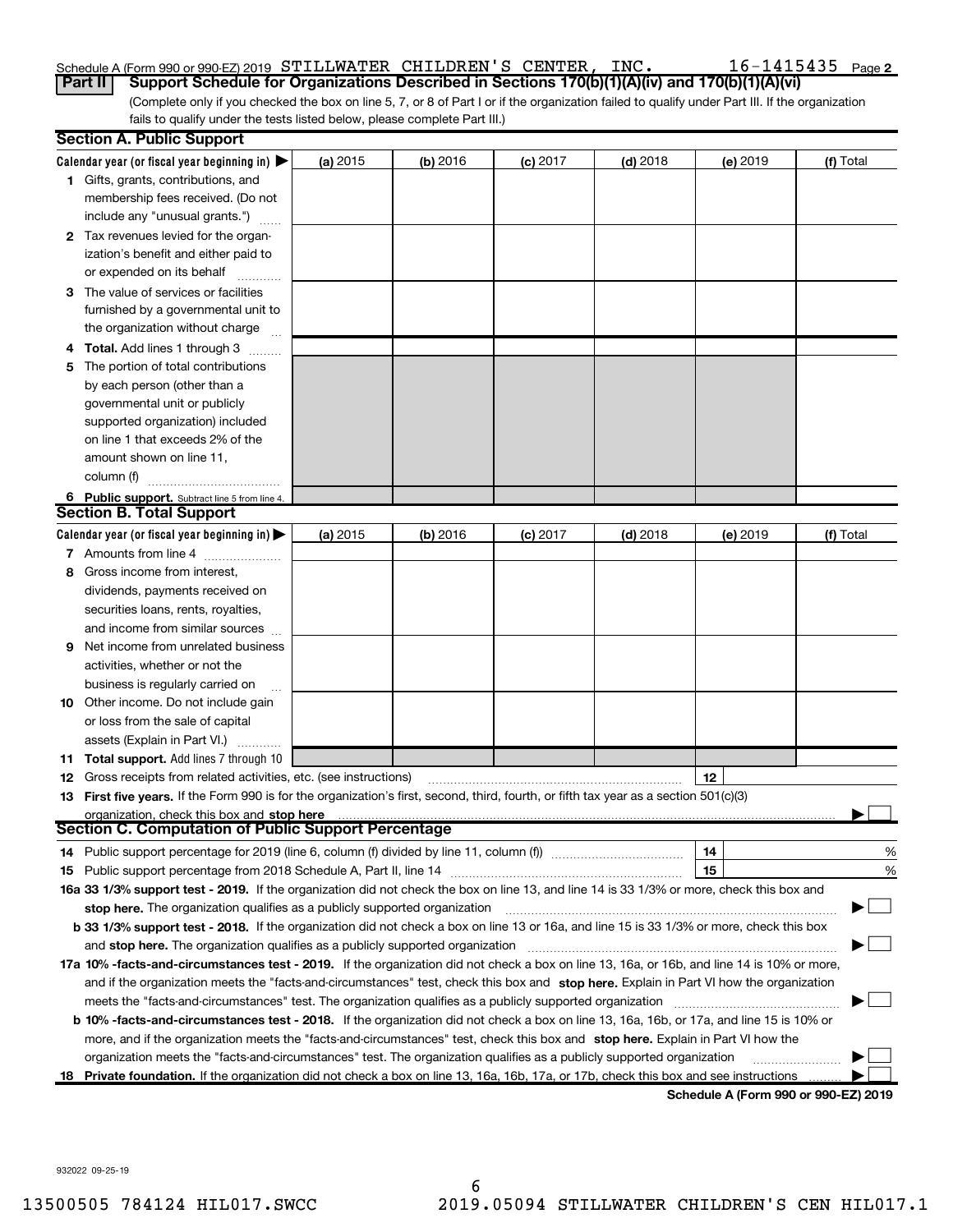#### Schedule A (Form 990 or 990-EZ) 2019 STILLWATER CHILDREN'S CENTER, INC.  $16-1415435$  Page **Part III | Support Schedule for Organizations Described in Section 509(a)(2)**

(Complete only if you checked the box on line 10 of Part I or if the organization failed to qualify under Part II. If the organization fails to qualify under the tests listed below, please complete Part II.)

|    | <b>Section A. Public Support</b>                                                                                                                                                         |                      |                      |                        |                        |                                      |                                          |
|----|------------------------------------------------------------------------------------------------------------------------------------------------------------------------------------------|----------------------|----------------------|------------------------|------------------------|--------------------------------------|------------------------------------------|
|    | Calendar year (or fiscal year beginning in)                                                                                                                                              | (a) 2015             | (b) 2016             | $(c)$ 2017             | $(d)$ 2018             | (e) 2019                             | (f) Total                                |
|    | 1 Gifts, grants, contributions, and                                                                                                                                                      |                      |                      |                        |                        |                                      |                                          |
|    | membership fees received. (Do not                                                                                                                                                        |                      |                      |                        |                        |                                      |                                          |
|    | include any "unusual grants.")                                                                                                                                                           | 4,634.               | 1,353.               | 5,000.                 | 5,000.                 | 0.                                   | 15,987.                                  |
|    | 2 Gross receipts from admissions,<br>merchandise sold or services per-<br>formed, or facilities furnished in<br>any activity that is related to the<br>organization's tax-exempt purpose | 3455609.             | 3624495.             | 3866350.               | 4130298.               |                                      | 0.15076752.                              |
|    | 3 Gross receipts from activities that                                                                                                                                                    |                      |                      |                        |                        |                                      |                                          |
|    | are not an unrelated trade or bus-<br>iness under section 513                                                                                                                            |                      |                      |                        |                        |                                      |                                          |
|    | 4 Tax revenues levied for the organ-                                                                                                                                                     |                      |                      |                        |                        |                                      |                                          |
|    | ization's benefit and either paid to<br>or expended on its behalf                                                                                                                        |                      |                      |                        |                        |                                      |                                          |
|    | 5 The value of services or facilities                                                                                                                                                    |                      |                      |                        |                        |                                      |                                          |
|    | furnished by a governmental unit to<br>the organization without charge                                                                                                                   |                      |                      |                        |                        |                                      |                                          |
|    | 6 Total. Add lines 1 through 5                                                                                                                                                           | 3460243.             | 3625848.             | 3871350.               | 4135298.               |                                      | 15092739.                                |
|    | 7a Amounts included on lines 1, 2, and                                                                                                                                                   |                      |                      |                        |                        |                                      |                                          |
|    | 3 received from disqualified persons                                                                                                                                                     |                      |                      |                        |                        |                                      | 0.                                       |
|    | <b>b</b> Amounts included on lines 2 and 3 received<br>from other than disqualified persons that<br>exceed the greater of \$5,000 or 1% of the                                           |                      |                      |                        |                        |                                      |                                          |
|    | amount on line 13 for the year                                                                                                                                                           |                      |                      |                        |                        |                                      | 0.                                       |
|    | c Add lines 7a and 7b                                                                                                                                                                    |                      |                      |                        |                        |                                      | $\overline{0}$ .                         |
|    | 8 Public support. (Subtract line 7c from line 6.)<br><b>Section B. Total Support</b>                                                                                                     |                      |                      |                        |                        |                                      | 15092739.                                |
|    |                                                                                                                                                                                          |                      |                      |                        |                        |                                      |                                          |
|    | Calendar year (or fiscal year beginning in)<br><b>9</b> Amounts from line 6                                                                                                              | (a) 2015<br>3460243. | (b) 2016<br>3625848. | $(c)$ 2017<br>3871350. | $(d)$ 2018<br>4135298. | (e) 2019                             | (f) Total<br>15092739.                   |
|    | 10a Gross income from interest,                                                                                                                                                          |                      |                      |                        |                        |                                      |                                          |
|    | dividends, payments received on<br>securities loans, rents, royalties,<br>and income from similar sources                                                                                | 697.                 | 5,915.               | 0.                     | 0.                     | 0.                                   | 6,612.                                   |
|    | <b>b</b> Unrelated business taxable income                                                                                                                                               |                      |                      |                        |                        |                                      |                                          |
|    | (less section 511 taxes) from businesses                                                                                                                                                 |                      |                      |                        |                        |                                      |                                          |
|    | acquired after June 30, 1975                                                                                                                                                             |                      |                      |                        |                        |                                      |                                          |
|    | c Add lines 10a and 10b                                                                                                                                                                  | 697.                 | 5,915.               |                        |                        |                                      | 6,612.                                   |
|    | 11 Net income from unrelated business<br>activities not included in line 10b.<br>whether or not the business is<br>regularly carried on                                                  |                      |                      |                        |                        |                                      |                                          |
|    | <b>12</b> Other income. Do not include gain<br>or loss from the sale of capital<br>assets (Explain in Part VI.)                                                                          | 49,494.              | 79,753.              | 6,638.                 | 7,438.                 |                                      | 143,323.                                 |
|    | 13 Total support. (Add lines 9, 10c, 11, and 12.)                                                                                                                                        | 3510434.             | 3711516.             | 3877988.               | 4142736.               |                                      | 15242674.                                |
|    | 14 First five years. If the Form 990 is for the organization's first, second, third, fourth, or fifth tax year as a section 501(c)(3) organization,                                      |                      |                      |                        |                        |                                      |                                          |
|    | check this box and stop here                                                                                                                                                             |                      |                      |                        |                        |                                      |                                          |
|    | <b>Section C. Computation of Public Support Percentage</b>                                                                                                                               |                      |                      |                        |                        |                                      |                                          |
|    | 15 Public support percentage for 2019 (line 8, column (f), divided by line 13, column (f))                                                                                               |                      |                      |                        |                        | 15                                   | 99.02<br>%                               |
|    | 16 Public support percentage from 2018 Schedule A, Part III, line 15                                                                                                                     |                      |                      |                        |                        | 16                                   | %                                        |
|    | <b>Section D. Computation of Investment Income Percentage</b>                                                                                                                            |                      |                      |                        |                        |                                      |                                          |
|    | 17 Investment income percentage for 2019 (line 10c, column (f), divided by line 13, column (f))                                                                                          |                      |                      |                        |                        | 17                                   | .04<br>$\frac{9}{6}$                     |
|    | 18 Investment income percentage from 2018 Schedule A, Part III, line 17                                                                                                                  |                      |                      |                        |                        | 18                                   | %                                        |
|    | 19a 33 1/3% support tests - 2019. If the organization did not check the box on line 14, and line 15 is more than 33 1/3%, and line 17 is not                                             |                      |                      |                        |                        |                                      |                                          |
|    | more than 33 1/3%, check this box and stop here. The organization qualifies as a publicly supported organization                                                                         |                      |                      |                        |                        |                                      | $\blacktriangleright$ $\boxed{\text{X}}$ |
|    | <b>b 33 1/3% support tests - 2018.</b> If the organization did not check a box on line 14 or line 19a, and line 16 is more than 33 1/3%, and                                             |                      |                      |                        |                        |                                      |                                          |
|    | line 18 is not more than 33 1/3%, check this box and stop here. The organization qualifies as a publicly supported organization                                                          |                      |                      |                        |                        |                                      |                                          |
| 20 | Private foundation. If the organization did not check a box on line 14, 19a, or 19b, check this box and see instructions                                                                 |                      |                      |                        |                        |                                      |                                          |
|    | 932023 09-25-19                                                                                                                                                                          |                      |                      |                        |                        | Schedule A (Form 990 or 990-EZ) 2019 |                                          |

7

13500505 784124 HIL017.SWCC 2019.05094 STILLWATER CHILDREN'S CEN HIL017.1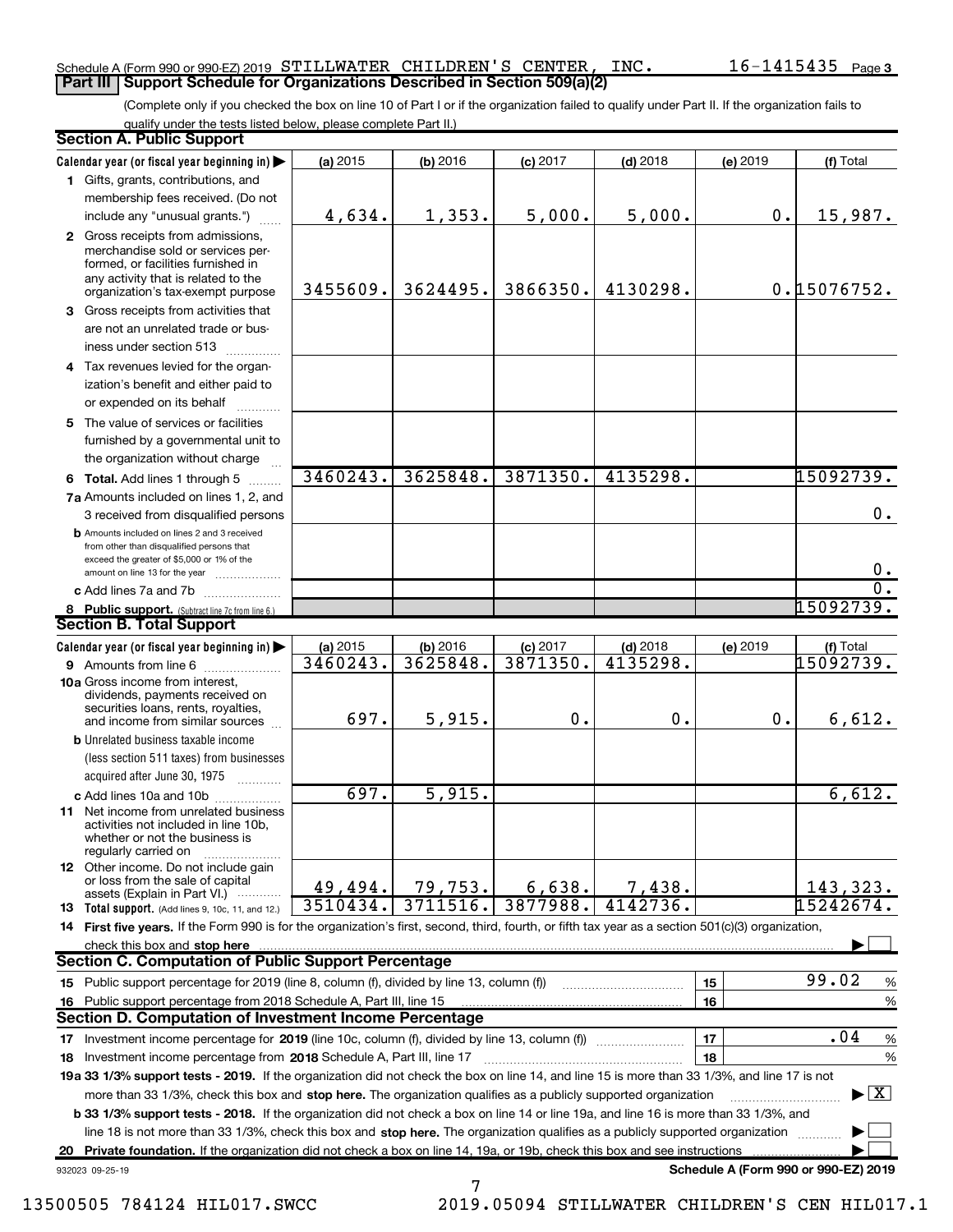Yes | No

# **Part IV | Supporting Organizations**

(Complete only if you checked a box in line 12 on Part I. If you checked 12a of Part I, complete Sections A and B. If you checked 12b of Part I, complete Sections A and C. If you checked 12c of Part I, complete Sections A, D, and E. If you checked 12d of Part I, complete Sections A and D, and complete Part V.)

#### Section A. All Supporting Organizations

- 1 Are all of the organization's supported organizations listed by name in the organization's governing documents? If "No," describe in Part VI how the supported organizations are designated. If designated by class or purpose, describe the designation. If historic and continuing relationship, explain.
- 2 Did the organization have any supported organization that does not have an IRS determination of status under section 509(a)(1) or (2)? If "Yes," explain in Part VI how the organization determined that the supported organization was described in section 509(a)(1) or (2).
- 3a Did the organization have a supported organization described in section 501(c)(4), (5), or (6)? If "Yes," answer (b) and (c) below.
- b Did the organization confirm that each supported organization qualified under section 501(c)(4), (5), or (6) and satisfied the public support tests under section 509(a)(2)? If "Yes," describe in Part VI when and how the organization made the determination.
- c Did the organization ensure that all support to such organizations was used exclusively for section 170(c)(2)(B) purposes? If "Yes," explain in Part VI what controls the organization put in place to ensure such use.
- 4a Was any supported organization not organized in the United States ("foreign supported organization")? If "Yes," and if you checked 12a or 12b in Part I, answer (b) and (c) below.
- **b** Did the organization have ultimate control and discretion in deciding whether to make grants to the foreign supported organization? If "Yes," describe in Part VI how the organization had such control and discretion despite being controlled or supervised by or in connection with its supported organizations.
- c Did the organization support any foreign supported organization that does not have an IRS determination under sections 501(c)(3) and 509(a)(1) or (2)? If "Yes," explain in Part VI what controls the organization used to ensure that all support to the foreign supported organization was used exclusively for section 170(c)(2)(B) purposes.
- 5a Did the organization add, substitute, or remove any supported organizations during the tax year? If "Yes," answer (b) and (c) below (if applicable). Also, provide detail in Part VI, including (i) the names and EIN numbers of the supported organizations added, substituted, or removed; (ii) the reasons for each such action; (iii) the authority under the organization's organizing document authorizing such action; and (iv) how the action was accomplished (such as by amendment to the organizing document).
- **b** Type I or Type II only. Was any added or substituted supported organization part of a class already designated in the organization's organizing document?
- c Substitutions only. Was the substitution the result of an event beyond the organization's control?
- 6 Did the organization provide support (whether in the form of grants or the provision of services or facilities) to Part VI. support or benefit one or more of the filing organization's supported organizations? If "Yes," provide detail in anyone other than (i) its supported organizations, (ii) individuals that are part of the charitable class benefited by one or more of its supported organizations, or (iii) other supporting organizations that also
- 7 Did the organization provide a grant, loan, compensation, or other similar payment to a substantial contributor regard to a substantial contributor? If "Yes," complete Part I of Schedule L (Form 990 or 990-EZ). (as defined in section 4958(c)(3)(C)), a family member of a substantial contributor, or a 35% controlled entity with
- 8 Did the organization make a loan to a disqualified person (as defined in section 4958) not described in line 7? If "Yes," complete Part I of Schedule L (Form 990 or 990-EZ).
- **9a** Was the organization controlled directly or indirectly at any time during the tax year by one or more in section 509(a)(1) or (2))? If "Yes," provide detail in Part VI. disqualified persons as defined in section 4946 (other than foundation managers and organizations described
- b Did one or more disqualified persons (as defined in line 9a) hold a controlling interest in any entity in which the supporting organization had an interest? If "Yes," provide detail in Part VI.
- c Did a disqualified person (as defined in line 9a) have an ownership interest in, or derive any personal benefit from, assets in which the supporting organization also had an interest? If "Yes," provide detail in Part VI.
- 10a Was the organization subject to the excess business holdings rules of section 4943 because of section supporting organizations)? If "Yes," answer 10b below. 4943(f) (regarding certain Type II supporting organizations, and all Type III non-functionally integrated
- **b** Did the organization have any excess business holdings in the tax year? (Use Schedule C, Form 4720, to determine whether the organization had excess business holdings.)

932024 09-25-19



Schedule A (Form 990 or 990-EZ) 2019

8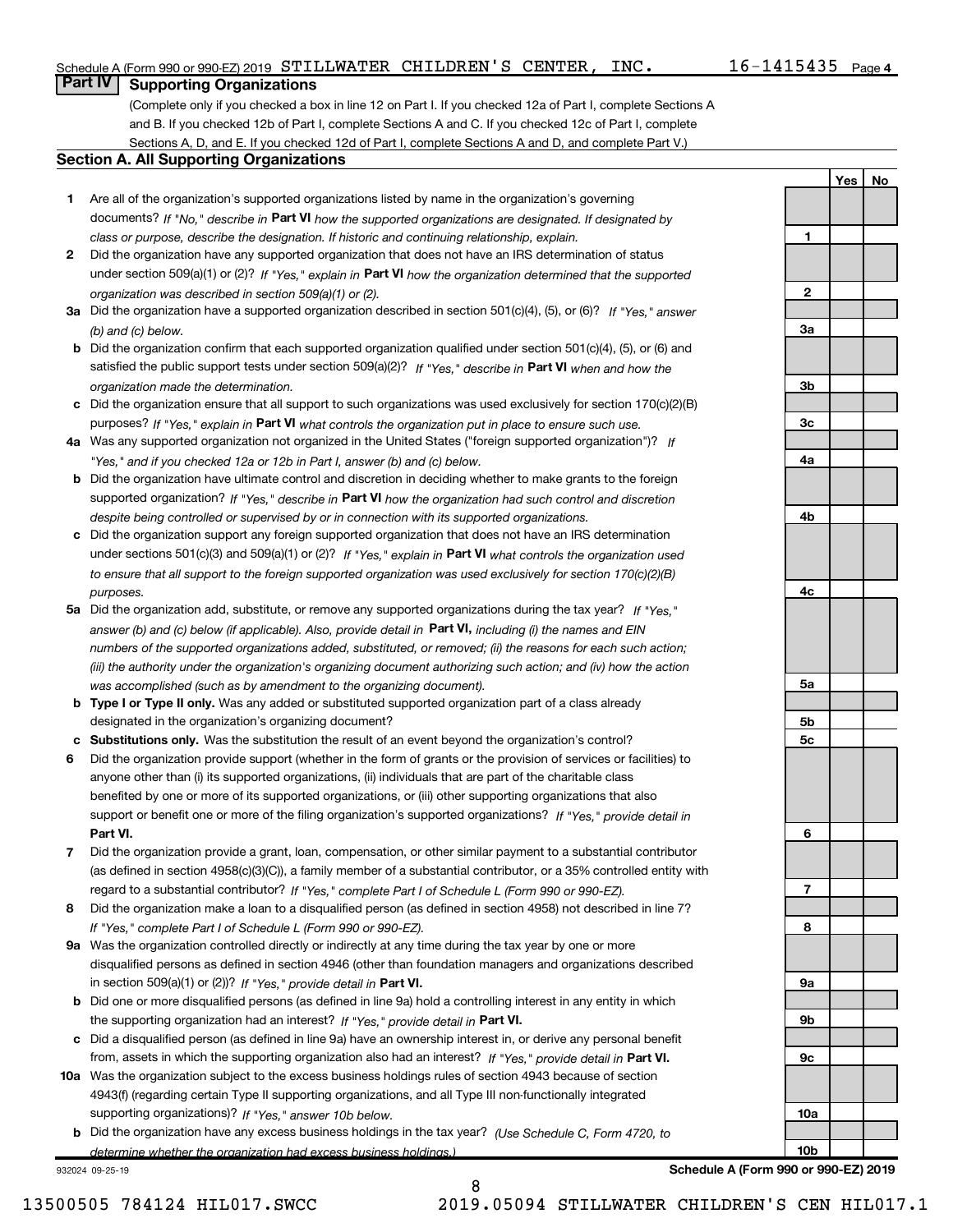### Schedule A (Form 990 or 990-EZ) 2019 STILLWATER CHILDREN'S CENTER, INC.  $16-1415435$  Page

| Yes<br>No<br>Has the organization accepted a gift or contribution from any of the following persons?<br>11<br>a A person who directly or indirectly controls, either alone or together with persons described in (b) and (c)<br>below, the governing body of a supported organization?<br>11a<br><b>b</b> A family member of a person described in (a) above?<br>11 <sub>b</sub><br>c A 35% controlled entity of a person described in (a) or (b) above? If "Yes" to a, b, or c, provide detail in Part VI.<br>11c<br><b>Section B. Type I Supporting Organizations</b><br>Yes<br>No<br>Did the directors, trustees, or membership of one or more supported organizations have the power to<br>1<br>regularly appoint or elect at least a majority of the organization's directors or trustees at all times during the<br>tax year? If "No," describe in Part VI how the supported organization(s) effectively operated, supervised, or<br>controlled the organization's activities. If the organization had more than one supported organization,<br>describe how the powers to appoint and/or remove directors or trustees were allocated among the supported<br>1<br>organizations and what conditions or restrictions, if any, applied to such powers during the tax year.<br>Did the organization operate for the benefit of any supported organization other than the supported<br>2<br>organization(s) that operated, supervised, or controlled the supporting organization? If "Yes," explain in<br>Part VI how providing such benefit carried out the purposes of the supported organization(s) that operated,<br>$\mathbf{2}$<br>supervised, or controlled the supporting organization.<br><b>Section C. Type II Supporting Organizations</b><br>Yes<br>No<br>1<br>Were a majority of the organization's directors or trustees during the tax year also a majority of the directors<br>or trustees of each of the organization's supported organization(s)? If "No," describe in Part VI how control<br>or management of the supporting organization was vested in the same persons that controlled or managed<br>1<br>the supported organization(s).<br><b>Section D. All Type III Supporting Organizations</b><br>Yes<br>No<br>1<br>Did the organization provide to each of its supported organizations, by the last day of the fifth month of the<br>organization's tax year, (i) a written notice describing the type and amount of support provided during the prior tax<br>year, (ii) a copy of the Form 990 that was most recently filed as of the date of notification, and (iii) copies of the<br>organization's governing documents in effect on the date of notification, to the extent not previously provided?<br>1<br>Were any of the organization's officers, directors, or trustees either (i) appointed or elected by the supported<br>2<br>organization(s) or (ii) serving on the governing body of a supported organization? If "No," explain in Part VI how<br>2<br>the organization maintained a close and continuous working relationship with the supported organization(s).<br>3<br>By reason of the relationship described in (2), did the organization's supported organizations have a<br>significant voice in the organization's investment policies and in directing the use of the organization's<br>income or assets at all times during the tax year? If "Yes," describe in Part VI the role the organization's<br>З<br>supported organizations played in this regard.<br>Section E. Type III Functionally Integrated Supporting Organizations<br>1<br>Check the box next to the method that the organization used to satisfy the Integral Part Test during the year (see instructions).<br>The organization satisfied the Activities Test. Complete line 2 below.<br>a<br>The organization is the parent of each of its supported organizations. Complete line 3 below.<br>b<br>The organization supported a governmental entity. Describe in Part VI how you supported a government entity (see instructions).<br>c<br>Activities Test. Answer (a) and (b) below.<br>Yes<br>No<br>2<br>Did substantially all of the organization's activities during the tax year directly further the exempt purposes of<br>а<br>the supported organization(s) to which the organization was responsive? If "Yes," then in Part VI identify<br>those supported organizations and explain how these activities directly furthered their exempt purposes,<br>how the organization was responsive to those supported organizations, and how the organization determined<br>2a<br>that these activities constituted substantially all of its activities.<br><b>b</b> Did the activities described in (a) constitute activities that, but for the organization's involvement, one or more<br>of the organization's supported organization(s) would have been engaged in? If "Yes," explain in Part VI the<br>reasons for the organization's position that its supported organization(s) would have engaged in these<br>2b<br>activities but for the organization's involvement.<br>Parent of Supported Organizations. Answer (a) and (b) below.<br>з<br>Did the organization have the power to regularly appoint or elect a majority of the officers, directors, or<br>a<br>trustees of each of the supported organizations? Provide details in Part VI.<br>За | Part IV<br><b>Supporting Organizations (continued)</b>                                                                       |  |  |
|----------------------------------------------------------------------------------------------------------------------------------------------------------------------------------------------------------------------------------------------------------------------------------------------------------------------------------------------------------------------------------------------------------------------------------------------------------------------------------------------------------------------------------------------------------------------------------------------------------------------------------------------------------------------------------------------------------------------------------------------------------------------------------------------------------------------------------------------------------------------------------------------------------------------------------------------------------------------------------------------------------------------------------------------------------------------------------------------------------------------------------------------------------------------------------------------------------------------------------------------------------------------------------------------------------------------------------------------------------------------------------------------------------------------------------------------------------------------------------------------------------------------------------------------------------------------------------------------------------------------------------------------------------------------------------------------------------------------------------------------------------------------------------------------------------------------------------------------------------------------------------------------------------------------------------------------------------------------------------------------------------------------------------------------------------------------------------------------------------------------------------------------------------------------------------------------------------------------------------------------------------------------------------------------------------------------------------------------------------------------------------------------------------------------------------------------------------------------------------------------------------------------------------------------------------------------------------------------------------------------------------------------------------------------------------------------------------------------------------------------------------------------------------------------------------------------------------------------------------------------------------------------------------------------------------------------------------------------------------------------------------------------------------------------------------------------------------------------------------------------------------------------------------------------------------------------------------------------------------------------------------------------------------------------------------------------------------------------------------------------------------------------------------------------------------------------------------------------------------------------------------------------------------------------------------------------------------------------------------------------------------------------------------------------------------------------------------------------------------------------------------------------------------------------------------------------------------------------------------------------------------------------------------------------------------------------------------------------------------------------------------------------------------------------------------------------------------------------------------------------------------------------------------------------------------------------------------------------------------------------------------------------------------------------------------------------------------------------------------------------------------------------------------------------------------------------------------------------------------------------------------------------------------------------------------------------------------------------------------------------------------------------------------------------------------------------------------------------------------------------------------------------------------------------------------------------------------------------------------------------------------------------------------------------------------------------------------------------------------------------------------------------------------------------------------------------------------------------------------------------------------------------------------------------------------------------------------------------------------------------------------------------------------------------------------------------------------------------------------------------------------------|------------------------------------------------------------------------------------------------------------------------------|--|--|
|                                                                                                                                                                                                                                                                                                                                                                                                                                                                                                                                                                                                                                                                                                                                                                                                                                                                                                                                                                                                                                                                                                                                                                                                                                                                                                                                                                                                                                                                                                                                                                                                                                                                                                                                                                                                                                                                                                                                                                                                                                                                                                                                                                                                                                                                                                                                                                                                                                                                                                                                                                                                                                                                                                                                                                                                                                                                                                                                                                                                                                                                                                                                                                                                                                                                                                                                                                                                                                                                                                                                                                                                                                                                                                                                                                                                                                                                                                                                                                                                                                                                                                                                                                                                                                                                                                                                                                                                                                                                                                                                                                                                                                                                                                                                                                                                                                                                                                                                                                                                                                                                                                                                                                                                                                                                                                                                                                                        |                                                                                                                              |  |  |
|                                                                                                                                                                                                                                                                                                                                                                                                                                                                                                                                                                                                                                                                                                                                                                                                                                                                                                                                                                                                                                                                                                                                                                                                                                                                                                                                                                                                                                                                                                                                                                                                                                                                                                                                                                                                                                                                                                                                                                                                                                                                                                                                                                                                                                                                                                                                                                                                                                                                                                                                                                                                                                                                                                                                                                                                                                                                                                                                                                                                                                                                                                                                                                                                                                                                                                                                                                                                                                                                                                                                                                                                                                                                                                                                                                                                                                                                                                                                                                                                                                                                                                                                                                                                                                                                                                                                                                                                                                                                                                                                                                                                                                                                                                                                                                                                                                                                                                                                                                                                                                                                                                                                                                                                                                                                                                                                                                                        |                                                                                                                              |  |  |
|                                                                                                                                                                                                                                                                                                                                                                                                                                                                                                                                                                                                                                                                                                                                                                                                                                                                                                                                                                                                                                                                                                                                                                                                                                                                                                                                                                                                                                                                                                                                                                                                                                                                                                                                                                                                                                                                                                                                                                                                                                                                                                                                                                                                                                                                                                                                                                                                                                                                                                                                                                                                                                                                                                                                                                                                                                                                                                                                                                                                                                                                                                                                                                                                                                                                                                                                                                                                                                                                                                                                                                                                                                                                                                                                                                                                                                                                                                                                                                                                                                                                                                                                                                                                                                                                                                                                                                                                                                                                                                                                                                                                                                                                                                                                                                                                                                                                                                                                                                                                                                                                                                                                                                                                                                                                                                                                                                                        |                                                                                                                              |  |  |
|                                                                                                                                                                                                                                                                                                                                                                                                                                                                                                                                                                                                                                                                                                                                                                                                                                                                                                                                                                                                                                                                                                                                                                                                                                                                                                                                                                                                                                                                                                                                                                                                                                                                                                                                                                                                                                                                                                                                                                                                                                                                                                                                                                                                                                                                                                                                                                                                                                                                                                                                                                                                                                                                                                                                                                                                                                                                                                                                                                                                                                                                                                                                                                                                                                                                                                                                                                                                                                                                                                                                                                                                                                                                                                                                                                                                                                                                                                                                                                                                                                                                                                                                                                                                                                                                                                                                                                                                                                                                                                                                                                                                                                                                                                                                                                                                                                                                                                                                                                                                                                                                                                                                                                                                                                                                                                                                                                                        |                                                                                                                              |  |  |
|                                                                                                                                                                                                                                                                                                                                                                                                                                                                                                                                                                                                                                                                                                                                                                                                                                                                                                                                                                                                                                                                                                                                                                                                                                                                                                                                                                                                                                                                                                                                                                                                                                                                                                                                                                                                                                                                                                                                                                                                                                                                                                                                                                                                                                                                                                                                                                                                                                                                                                                                                                                                                                                                                                                                                                                                                                                                                                                                                                                                                                                                                                                                                                                                                                                                                                                                                                                                                                                                                                                                                                                                                                                                                                                                                                                                                                                                                                                                                                                                                                                                                                                                                                                                                                                                                                                                                                                                                                                                                                                                                                                                                                                                                                                                                                                                                                                                                                                                                                                                                                                                                                                                                                                                                                                                                                                                                                                        |                                                                                                                              |  |  |
|                                                                                                                                                                                                                                                                                                                                                                                                                                                                                                                                                                                                                                                                                                                                                                                                                                                                                                                                                                                                                                                                                                                                                                                                                                                                                                                                                                                                                                                                                                                                                                                                                                                                                                                                                                                                                                                                                                                                                                                                                                                                                                                                                                                                                                                                                                                                                                                                                                                                                                                                                                                                                                                                                                                                                                                                                                                                                                                                                                                                                                                                                                                                                                                                                                                                                                                                                                                                                                                                                                                                                                                                                                                                                                                                                                                                                                                                                                                                                                                                                                                                                                                                                                                                                                                                                                                                                                                                                                                                                                                                                                                                                                                                                                                                                                                                                                                                                                                                                                                                                                                                                                                                                                                                                                                                                                                                                                                        |                                                                                                                              |  |  |
|                                                                                                                                                                                                                                                                                                                                                                                                                                                                                                                                                                                                                                                                                                                                                                                                                                                                                                                                                                                                                                                                                                                                                                                                                                                                                                                                                                                                                                                                                                                                                                                                                                                                                                                                                                                                                                                                                                                                                                                                                                                                                                                                                                                                                                                                                                                                                                                                                                                                                                                                                                                                                                                                                                                                                                                                                                                                                                                                                                                                                                                                                                                                                                                                                                                                                                                                                                                                                                                                                                                                                                                                                                                                                                                                                                                                                                                                                                                                                                                                                                                                                                                                                                                                                                                                                                                                                                                                                                                                                                                                                                                                                                                                                                                                                                                                                                                                                                                                                                                                                                                                                                                                                                                                                                                                                                                                                                                        |                                                                                                                              |  |  |
|                                                                                                                                                                                                                                                                                                                                                                                                                                                                                                                                                                                                                                                                                                                                                                                                                                                                                                                                                                                                                                                                                                                                                                                                                                                                                                                                                                                                                                                                                                                                                                                                                                                                                                                                                                                                                                                                                                                                                                                                                                                                                                                                                                                                                                                                                                                                                                                                                                                                                                                                                                                                                                                                                                                                                                                                                                                                                                                                                                                                                                                                                                                                                                                                                                                                                                                                                                                                                                                                                                                                                                                                                                                                                                                                                                                                                                                                                                                                                                                                                                                                                                                                                                                                                                                                                                                                                                                                                                                                                                                                                                                                                                                                                                                                                                                                                                                                                                                                                                                                                                                                                                                                                                                                                                                                                                                                                                                        |                                                                                                                              |  |  |
|                                                                                                                                                                                                                                                                                                                                                                                                                                                                                                                                                                                                                                                                                                                                                                                                                                                                                                                                                                                                                                                                                                                                                                                                                                                                                                                                                                                                                                                                                                                                                                                                                                                                                                                                                                                                                                                                                                                                                                                                                                                                                                                                                                                                                                                                                                                                                                                                                                                                                                                                                                                                                                                                                                                                                                                                                                                                                                                                                                                                                                                                                                                                                                                                                                                                                                                                                                                                                                                                                                                                                                                                                                                                                                                                                                                                                                                                                                                                                                                                                                                                                                                                                                                                                                                                                                                                                                                                                                                                                                                                                                                                                                                                                                                                                                                                                                                                                                                                                                                                                                                                                                                                                                                                                                                                                                                                                                                        |                                                                                                                              |  |  |
|                                                                                                                                                                                                                                                                                                                                                                                                                                                                                                                                                                                                                                                                                                                                                                                                                                                                                                                                                                                                                                                                                                                                                                                                                                                                                                                                                                                                                                                                                                                                                                                                                                                                                                                                                                                                                                                                                                                                                                                                                                                                                                                                                                                                                                                                                                                                                                                                                                                                                                                                                                                                                                                                                                                                                                                                                                                                                                                                                                                                                                                                                                                                                                                                                                                                                                                                                                                                                                                                                                                                                                                                                                                                                                                                                                                                                                                                                                                                                                                                                                                                                                                                                                                                                                                                                                                                                                                                                                                                                                                                                                                                                                                                                                                                                                                                                                                                                                                                                                                                                                                                                                                                                                                                                                                                                                                                                                                        |                                                                                                                              |  |  |
|                                                                                                                                                                                                                                                                                                                                                                                                                                                                                                                                                                                                                                                                                                                                                                                                                                                                                                                                                                                                                                                                                                                                                                                                                                                                                                                                                                                                                                                                                                                                                                                                                                                                                                                                                                                                                                                                                                                                                                                                                                                                                                                                                                                                                                                                                                                                                                                                                                                                                                                                                                                                                                                                                                                                                                                                                                                                                                                                                                                                                                                                                                                                                                                                                                                                                                                                                                                                                                                                                                                                                                                                                                                                                                                                                                                                                                                                                                                                                                                                                                                                                                                                                                                                                                                                                                                                                                                                                                                                                                                                                                                                                                                                                                                                                                                                                                                                                                                                                                                                                                                                                                                                                                                                                                                                                                                                                                                        |                                                                                                                              |  |  |
|                                                                                                                                                                                                                                                                                                                                                                                                                                                                                                                                                                                                                                                                                                                                                                                                                                                                                                                                                                                                                                                                                                                                                                                                                                                                                                                                                                                                                                                                                                                                                                                                                                                                                                                                                                                                                                                                                                                                                                                                                                                                                                                                                                                                                                                                                                                                                                                                                                                                                                                                                                                                                                                                                                                                                                                                                                                                                                                                                                                                                                                                                                                                                                                                                                                                                                                                                                                                                                                                                                                                                                                                                                                                                                                                                                                                                                                                                                                                                                                                                                                                                                                                                                                                                                                                                                                                                                                                                                                                                                                                                                                                                                                                                                                                                                                                                                                                                                                                                                                                                                                                                                                                                                                                                                                                                                                                                                                        |                                                                                                                              |  |  |
|                                                                                                                                                                                                                                                                                                                                                                                                                                                                                                                                                                                                                                                                                                                                                                                                                                                                                                                                                                                                                                                                                                                                                                                                                                                                                                                                                                                                                                                                                                                                                                                                                                                                                                                                                                                                                                                                                                                                                                                                                                                                                                                                                                                                                                                                                                                                                                                                                                                                                                                                                                                                                                                                                                                                                                                                                                                                                                                                                                                                                                                                                                                                                                                                                                                                                                                                                                                                                                                                                                                                                                                                                                                                                                                                                                                                                                                                                                                                                                                                                                                                                                                                                                                                                                                                                                                                                                                                                                                                                                                                                                                                                                                                                                                                                                                                                                                                                                                                                                                                                                                                                                                                                                                                                                                                                                                                                                                        |                                                                                                                              |  |  |
|                                                                                                                                                                                                                                                                                                                                                                                                                                                                                                                                                                                                                                                                                                                                                                                                                                                                                                                                                                                                                                                                                                                                                                                                                                                                                                                                                                                                                                                                                                                                                                                                                                                                                                                                                                                                                                                                                                                                                                                                                                                                                                                                                                                                                                                                                                                                                                                                                                                                                                                                                                                                                                                                                                                                                                                                                                                                                                                                                                                                                                                                                                                                                                                                                                                                                                                                                                                                                                                                                                                                                                                                                                                                                                                                                                                                                                                                                                                                                                                                                                                                                                                                                                                                                                                                                                                                                                                                                                                                                                                                                                                                                                                                                                                                                                                                                                                                                                                                                                                                                                                                                                                                                                                                                                                                                                                                                                                        |                                                                                                                              |  |  |
|                                                                                                                                                                                                                                                                                                                                                                                                                                                                                                                                                                                                                                                                                                                                                                                                                                                                                                                                                                                                                                                                                                                                                                                                                                                                                                                                                                                                                                                                                                                                                                                                                                                                                                                                                                                                                                                                                                                                                                                                                                                                                                                                                                                                                                                                                                                                                                                                                                                                                                                                                                                                                                                                                                                                                                                                                                                                                                                                                                                                                                                                                                                                                                                                                                                                                                                                                                                                                                                                                                                                                                                                                                                                                                                                                                                                                                                                                                                                                                                                                                                                                                                                                                                                                                                                                                                                                                                                                                                                                                                                                                                                                                                                                                                                                                                                                                                                                                                                                                                                                                                                                                                                                                                                                                                                                                                                                                                        |                                                                                                                              |  |  |
|                                                                                                                                                                                                                                                                                                                                                                                                                                                                                                                                                                                                                                                                                                                                                                                                                                                                                                                                                                                                                                                                                                                                                                                                                                                                                                                                                                                                                                                                                                                                                                                                                                                                                                                                                                                                                                                                                                                                                                                                                                                                                                                                                                                                                                                                                                                                                                                                                                                                                                                                                                                                                                                                                                                                                                                                                                                                                                                                                                                                                                                                                                                                                                                                                                                                                                                                                                                                                                                                                                                                                                                                                                                                                                                                                                                                                                                                                                                                                                                                                                                                                                                                                                                                                                                                                                                                                                                                                                                                                                                                                                                                                                                                                                                                                                                                                                                                                                                                                                                                                                                                                                                                                                                                                                                                                                                                                                                        |                                                                                                                              |  |  |
|                                                                                                                                                                                                                                                                                                                                                                                                                                                                                                                                                                                                                                                                                                                                                                                                                                                                                                                                                                                                                                                                                                                                                                                                                                                                                                                                                                                                                                                                                                                                                                                                                                                                                                                                                                                                                                                                                                                                                                                                                                                                                                                                                                                                                                                                                                                                                                                                                                                                                                                                                                                                                                                                                                                                                                                                                                                                                                                                                                                                                                                                                                                                                                                                                                                                                                                                                                                                                                                                                                                                                                                                                                                                                                                                                                                                                                                                                                                                                                                                                                                                                                                                                                                                                                                                                                                                                                                                                                                                                                                                                                                                                                                                                                                                                                                                                                                                                                                                                                                                                                                                                                                                                                                                                                                                                                                                                                                        |                                                                                                                              |  |  |
|                                                                                                                                                                                                                                                                                                                                                                                                                                                                                                                                                                                                                                                                                                                                                                                                                                                                                                                                                                                                                                                                                                                                                                                                                                                                                                                                                                                                                                                                                                                                                                                                                                                                                                                                                                                                                                                                                                                                                                                                                                                                                                                                                                                                                                                                                                                                                                                                                                                                                                                                                                                                                                                                                                                                                                                                                                                                                                                                                                                                                                                                                                                                                                                                                                                                                                                                                                                                                                                                                                                                                                                                                                                                                                                                                                                                                                                                                                                                                                                                                                                                                                                                                                                                                                                                                                                                                                                                                                                                                                                                                                                                                                                                                                                                                                                                                                                                                                                                                                                                                                                                                                                                                                                                                                                                                                                                                                                        |                                                                                                                              |  |  |
|                                                                                                                                                                                                                                                                                                                                                                                                                                                                                                                                                                                                                                                                                                                                                                                                                                                                                                                                                                                                                                                                                                                                                                                                                                                                                                                                                                                                                                                                                                                                                                                                                                                                                                                                                                                                                                                                                                                                                                                                                                                                                                                                                                                                                                                                                                                                                                                                                                                                                                                                                                                                                                                                                                                                                                                                                                                                                                                                                                                                                                                                                                                                                                                                                                                                                                                                                                                                                                                                                                                                                                                                                                                                                                                                                                                                                                                                                                                                                                                                                                                                                                                                                                                                                                                                                                                                                                                                                                                                                                                                                                                                                                                                                                                                                                                                                                                                                                                                                                                                                                                                                                                                                                                                                                                                                                                                                                                        |                                                                                                                              |  |  |
|                                                                                                                                                                                                                                                                                                                                                                                                                                                                                                                                                                                                                                                                                                                                                                                                                                                                                                                                                                                                                                                                                                                                                                                                                                                                                                                                                                                                                                                                                                                                                                                                                                                                                                                                                                                                                                                                                                                                                                                                                                                                                                                                                                                                                                                                                                                                                                                                                                                                                                                                                                                                                                                                                                                                                                                                                                                                                                                                                                                                                                                                                                                                                                                                                                                                                                                                                                                                                                                                                                                                                                                                                                                                                                                                                                                                                                                                                                                                                                                                                                                                                                                                                                                                                                                                                                                                                                                                                                                                                                                                                                                                                                                                                                                                                                                                                                                                                                                                                                                                                                                                                                                                                                                                                                                                                                                                                                                        |                                                                                                                              |  |  |
|                                                                                                                                                                                                                                                                                                                                                                                                                                                                                                                                                                                                                                                                                                                                                                                                                                                                                                                                                                                                                                                                                                                                                                                                                                                                                                                                                                                                                                                                                                                                                                                                                                                                                                                                                                                                                                                                                                                                                                                                                                                                                                                                                                                                                                                                                                                                                                                                                                                                                                                                                                                                                                                                                                                                                                                                                                                                                                                                                                                                                                                                                                                                                                                                                                                                                                                                                                                                                                                                                                                                                                                                                                                                                                                                                                                                                                                                                                                                                                                                                                                                                                                                                                                                                                                                                                                                                                                                                                                                                                                                                                                                                                                                                                                                                                                                                                                                                                                                                                                                                                                                                                                                                                                                                                                                                                                                                                                        |                                                                                                                              |  |  |
|                                                                                                                                                                                                                                                                                                                                                                                                                                                                                                                                                                                                                                                                                                                                                                                                                                                                                                                                                                                                                                                                                                                                                                                                                                                                                                                                                                                                                                                                                                                                                                                                                                                                                                                                                                                                                                                                                                                                                                                                                                                                                                                                                                                                                                                                                                                                                                                                                                                                                                                                                                                                                                                                                                                                                                                                                                                                                                                                                                                                                                                                                                                                                                                                                                                                                                                                                                                                                                                                                                                                                                                                                                                                                                                                                                                                                                                                                                                                                                                                                                                                                                                                                                                                                                                                                                                                                                                                                                                                                                                                                                                                                                                                                                                                                                                                                                                                                                                                                                                                                                                                                                                                                                                                                                                                                                                                                                                        |                                                                                                                              |  |  |
|                                                                                                                                                                                                                                                                                                                                                                                                                                                                                                                                                                                                                                                                                                                                                                                                                                                                                                                                                                                                                                                                                                                                                                                                                                                                                                                                                                                                                                                                                                                                                                                                                                                                                                                                                                                                                                                                                                                                                                                                                                                                                                                                                                                                                                                                                                                                                                                                                                                                                                                                                                                                                                                                                                                                                                                                                                                                                                                                                                                                                                                                                                                                                                                                                                                                                                                                                                                                                                                                                                                                                                                                                                                                                                                                                                                                                                                                                                                                                                                                                                                                                                                                                                                                                                                                                                                                                                                                                                                                                                                                                                                                                                                                                                                                                                                                                                                                                                                                                                                                                                                                                                                                                                                                                                                                                                                                                                                        |                                                                                                                              |  |  |
|                                                                                                                                                                                                                                                                                                                                                                                                                                                                                                                                                                                                                                                                                                                                                                                                                                                                                                                                                                                                                                                                                                                                                                                                                                                                                                                                                                                                                                                                                                                                                                                                                                                                                                                                                                                                                                                                                                                                                                                                                                                                                                                                                                                                                                                                                                                                                                                                                                                                                                                                                                                                                                                                                                                                                                                                                                                                                                                                                                                                                                                                                                                                                                                                                                                                                                                                                                                                                                                                                                                                                                                                                                                                                                                                                                                                                                                                                                                                                                                                                                                                                                                                                                                                                                                                                                                                                                                                                                                                                                                                                                                                                                                                                                                                                                                                                                                                                                                                                                                                                                                                                                                                                                                                                                                                                                                                                                                        |                                                                                                                              |  |  |
|                                                                                                                                                                                                                                                                                                                                                                                                                                                                                                                                                                                                                                                                                                                                                                                                                                                                                                                                                                                                                                                                                                                                                                                                                                                                                                                                                                                                                                                                                                                                                                                                                                                                                                                                                                                                                                                                                                                                                                                                                                                                                                                                                                                                                                                                                                                                                                                                                                                                                                                                                                                                                                                                                                                                                                                                                                                                                                                                                                                                                                                                                                                                                                                                                                                                                                                                                                                                                                                                                                                                                                                                                                                                                                                                                                                                                                                                                                                                                                                                                                                                                                                                                                                                                                                                                                                                                                                                                                                                                                                                                                                                                                                                                                                                                                                                                                                                                                                                                                                                                                                                                                                                                                                                                                                                                                                                                                                        |                                                                                                                              |  |  |
|                                                                                                                                                                                                                                                                                                                                                                                                                                                                                                                                                                                                                                                                                                                                                                                                                                                                                                                                                                                                                                                                                                                                                                                                                                                                                                                                                                                                                                                                                                                                                                                                                                                                                                                                                                                                                                                                                                                                                                                                                                                                                                                                                                                                                                                                                                                                                                                                                                                                                                                                                                                                                                                                                                                                                                                                                                                                                                                                                                                                                                                                                                                                                                                                                                                                                                                                                                                                                                                                                                                                                                                                                                                                                                                                                                                                                                                                                                                                                                                                                                                                                                                                                                                                                                                                                                                                                                                                                                                                                                                                                                                                                                                                                                                                                                                                                                                                                                                                                                                                                                                                                                                                                                                                                                                                                                                                                                                        |                                                                                                                              |  |  |
|                                                                                                                                                                                                                                                                                                                                                                                                                                                                                                                                                                                                                                                                                                                                                                                                                                                                                                                                                                                                                                                                                                                                                                                                                                                                                                                                                                                                                                                                                                                                                                                                                                                                                                                                                                                                                                                                                                                                                                                                                                                                                                                                                                                                                                                                                                                                                                                                                                                                                                                                                                                                                                                                                                                                                                                                                                                                                                                                                                                                                                                                                                                                                                                                                                                                                                                                                                                                                                                                                                                                                                                                                                                                                                                                                                                                                                                                                                                                                                                                                                                                                                                                                                                                                                                                                                                                                                                                                                                                                                                                                                                                                                                                                                                                                                                                                                                                                                                                                                                                                                                                                                                                                                                                                                                                                                                                                                                        |                                                                                                                              |  |  |
|                                                                                                                                                                                                                                                                                                                                                                                                                                                                                                                                                                                                                                                                                                                                                                                                                                                                                                                                                                                                                                                                                                                                                                                                                                                                                                                                                                                                                                                                                                                                                                                                                                                                                                                                                                                                                                                                                                                                                                                                                                                                                                                                                                                                                                                                                                                                                                                                                                                                                                                                                                                                                                                                                                                                                                                                                                                                                                                                                                                                                                                                                                                                                                                                                                                                                                                                                                                                                                                                                                                                                                                                                                                                                                                                                                                                                                                                                                                                                                                                                                                                                                                                                                                                                                                                                                                                                                                                                                                                                                                                                                                                                                                                                                                                                                                                                                                                                                                                                                                                                                                                                                                                                                                                                                                                                                                                                                                        |                                                                                                                              |  |  |
|                                                                                                                                                                                                                                                                                                                                                                                                                                                                                                                                                                                                                                                                                                                                                                                                                                                                                                                                                                                                                                                                                                                                                                                                                                                                                                                                                                                                                                                                                                                                                                                                                                                                                                                                                                                                                                                                                                                                                                                                                                                                                                                                                                                                                                                                                                                                                                                                                                                                                                                                                                                                                                                                                                                                                                                                                                                                                                                                                                                                                                                                                                                                                                                                                                                                                                                                                                                                                                                                                                                                                                                                                                                                                                                                                                                                                                                                                                                                                                                                                                                                                                                                                                                                                                                                                                                                                                                                                                                                                                                                                                                                                                                                                                                                                                                                                                                                                                                                                                                                                                                                                                                                                                                                                                                                                                                                                                                        |                                                                                                                              |  |  |
|                                                                                                                                                                                                                                                                                                                                                                                                                                                                                                                                                                                                                                                                                                                                                                                                                                                                                                                                                                                                                                                                                                                                                                                                                                                                                                                                                                                                                                                                                                                                                                                                                                                                                                                                                                                                                                                                                                                                                                                                                                                                                                                                                                                                                                                                                                                                                                                                                                                                                                                                                                                                                                                                                                                                                                                                                                                                                                                                                                                                                                                                                                                                                                                                                                                                                                                                                                                                                                                                                                                                                                                                                                                                                                                                                                                                                                                                                                                                                                                                                                                                                                                                                                                                                                                                                                                                                                                                                                                                                                                                                                                                                                                                                                                                                                                                                                                                                                                                                                                                                                                                                                                                                                                                                                                                                                                                                                                        |                                                                                                                              |  |  |
|                                                                                                                                                                                                                                                                                                                                                                                                                                                                                                                                                                                                                                                                                                                                                                                                                                                                                                                                                                                                                                                                                                                                                                                                                                                                                                                                                                                                                                                                                                                                                                                                                                                                                                                                                                                                                                                                                                                                                                                                                                                                                                                                                                                                                                                                                                                                                                                                                                                                                                                                                                                                                                                                                                                                                                                                                                                                                                                                                                                                                                                                                                                                                                                                                                                                                                                                                                                                                                                                                                                                                                                                                                                                                                                                                                                                                                                                                                                                                                                                                                                                                                                                                                                                                                                                                                                                                                                                                                                                                                                                                                                                                                                                                                                                                                                                                                                                                                                                                                                                                                                                                                                                                                                                                                                                                                                                                                                        |                                                                                                                              |  |  |
|                                                                                                                                                                                                                                                                                                                                                                                                                                                                                                                                                                                                                                                                                                                                                                                                                                                                                                                                                                                                                                                                                                                                                                                                                                                                                                                                                                                                                                                                                                                                                                                                                                                                                                                                                                                                                                                                                                                                                                                                                                                                                                                                                                                                                                                                                                                                                                                                                                                                                                                                                                                                                                                                                                                                                                                                                                                                                                                                                                                                                                                                                                                                                                                                                                                                                                                                                                                                                                                                                                                                                                                                                                                                                                                                                                                                                                                                                                                                                                                                                                                                                                                                                                                                                                                                                                                                                                                                                                                                                                                                                                                                                                                                                                                                                                                                                                                                                                                                                                                                                                                                                                                                                                                                                                                                                                                                                                                        |                                                                                                                              |  |  |
|                                                                                                                                                                                                                                                                                                                                                                                                                                                                                                                                                                                                                                                                                                                                                                                                                                                                                                                                                                                                                                                                                                                                                                                                                                                                                                                                                                                                                                                                                                                                                                                                                                                                                                                                                                                                                                                                                                                                                                                                                                                                                                                                                                                                                                                                                                                                                                                                                                                                                                                                                                                                                                                                                                                                                                                                                                                                                                                                                                                                                                                                                                                                                                                                                                                                                                                                                                                                                                                                                                                                                                                                                                                                                                                                                                                                                                                                                                                                                                                                                                                                                                                                                                                                                                                                                                                                                                                                                                                                                                                                                                                                                                                                                                                                                                                                                                                                                                                                                                                                                                                                                                                                                                                                                                                                                                                                                                                        |                                                                                                                              |  |  |
|                                                                                                                                                                                                                                                                                                                                                                                                                                                                                                                                                                                                                                                                                                                                                                                                                                                                                                                                                                                                                                                                                                                                                                                                                                                                                                                                                                                                                                                                                                                                                                                                                                                                                                                                                                                                                                                                                                                                                                                                                                                                                                                                                                                                                                                                                                                                                                                                                                                                                                                                                                                                                                                                                                                                                                                                                                                                                                                                                                                                                                                                                                                                                                                                                                                                                                                                                                                                                                                                                                                                                                                                                                                                                                                                                                                                                                                                                                                                                                                                                                                                                                                                                                                                                                                                                                                                                                                                                                                                                                                                                                                                                                                                                                                                                                                                                                                                                                                                                                                                                                                                                                                                                                                                                                                                                                                                                                                        |                                                                                                                              |  |  |
|                                                                                                                                                                                                                                                                                                                                                                                                                                                                                                                                                                                                                                                                                                                                                                                                                                                                                                                                                                                                                                                                                                                                                                                                                                                                                                                                                                                                                                                                                                                                                                                                                                                                                                                                                                                                                                                                                                                                                                                                                                                                                                                                                                                                                                                                                                                                                                                                                                                                                                                                                                                                                                                                                                                                                                                                                                                                                                                                                                                                                                                                                                                                                                                                                                                                                                                                                                                                                                                                                                                                                                                                                                                                                                                                                                                                                                                                                                                                                                                                                                                                                                                                                                                                                                                                                                                                                                                                                                                                                                                                                                                                                                                                                                                                                                                                                                                                                                                                                                                                                                                                                                                                                                                                                                                                                                                                                                                        |                                                                                                                              |  |  |
|                                                                                                                                                                                                                                                                                                                                                                                                                                                                                                                                                                                                                                                                                                                                                                                                                                                                                                                                                                                                                                                                                                                                                                                                                                                                                                                                                                                                                                                                                                                                                                                                                                                                                                                                                                                                                                                                                                                                                                                                                                                                                                                                                                                                                                                                                                                                                                                                                                                                                                                                                                                                                                                                                                                                                                                                                                                                                                                                                                                                                                                                                                                                                                                                                                                                                                                                                                                                                                                                                                                                                                                                                                                                                                                                                                                                                                                                                                                                                                                                                                                                                                                                                                                                                                                                                                                                                                                                                                                                                                                                                                                                                                                                                                                                                                                                                                                                                                                                                                                                                                                                                                                                                                                                                                                                                                                                                                                        |                                                                                                                              |  |  |
|                                                                                                                                                                                                                                                                                                                                                                                                                                                                                                                                                                                                                                                                                                                                                                                                                                                                                                                                                                                                                                                                                                                                                                                                                                                                                                                                                                                                                                                                                                                                                                                                                                                                                                                                                                                                                                                                                                                                                                                                                                                                                                                                                                                                                                                                                                                                                                                                                                                                                                                                                                                                                                                                                                                                                                                                                                                                                                                                                                                                                                                                                                                                                                                                                                                                                                                                                                                                                                                                                                                                                                                                                                                                                                                                                                                                                                                                                                                                                                                                                                                                                                                                                                                                                                                                                                                                                                                                                                                                                                                                                                                                                                                                                                                                                                                                                                                                                                                                                                                                                                                                                                                                                                                                                                                                                                                                                                                        |                                                                                                                              |  |  |
|                                                                                                                                                                                                                                                                                                                                                                                                                                                                                                                                                                                                                                                                                                                                                                                                                                                                                                                                                                                                                                                                                                                                                                                                                                                                                                                                                                                                                                                                                                                                                                                                                                                                                                                                                                                                                                                                                                                                                                                                                                                                                                                                                                                                                                                                                                                                                                                                                                                                                                                                                                                                                                                                                                                                                                                                                                                                                                                                                                                                                                                                                                                                                                                                                                                                                                                                                                                                                                                                                                                                                                                                                                                                                                                                                                                                                                                                                                                                                                                                                                                                                                                                                                                                                                                                                                                                                                                                                                                                                                                                                                                                                                                                                                                                                                                                                                                                                                                                                                                                                                                                                                                                                                                                                                                                                                                                                                                        |                                                                                                                              |  |  |
|                                                                                                                                                                                                                                                                                                                                                                                                                                                                                                                                                                                                                                                                                                                                                                                                                                                                                                                                                                                                                                                                                                                                                                                                                                                                                                                                                                                                                                                                                                                                                                                                                                                                                                                                                                                                                                                                                                                                                                                                                                                                                                                                                                                                                                                                                                                                                                                                                                                                                                                                                                                                                                                                                                                                                                                                                                                                                                                                                                                                                                                                                                                                                                                                                                                                                                                                                                                                                                                                                                                                                                                                                                                                                                                                                                                                                                                                                                                                                                                                                                                                                                                                                                                                                                                                                                                                                                                                                                                                                                                                                                                                                                                                                                                                                                                                                                                                                                                                                                                                                                                                                                                                                                                                                                                                                                                                                                                        |                                                                                                                              |  |  |
|                                                                                                                                                                                                                                                                                                                                                                                                                                                                                                                                                                                                                                                                                                                                                                                                                                                                                                                                                                                                                                                                                                                                                                                                                                                                                                                                                                                                                                                                                                                                                                                                                                                                                                                                                                                                                                                                                                                                                                                                                                                                                                                                                                                                                                                                                                                                                                                                                                                                                                                                                                                                                                                                                                                                                                                                                                                                                                                                                                                                                                                                                                                                                                                                                                                                                                                                                                                                                                                                                                                                                                                                                                                                                                                                                                                                                                                                                                                                                                                                                                                                                                                                                                                                                                                                                                                                                                                                                                                                                                                                                                                                                                                                                                                                                                                                                                                                                                                                                                                                                                                                                                                                                                                                                                                                                                                                                                                        |                                                                                                                              |  |  |
|                                                                                                                                                                                                                                                                                                                                                                                                                                                                                                                                                                                                                                                                                                                                                                                                                                                                                                                                                                                                                                                                                                                                                                                                                                                                                                                                                                                                                                                                                                                                                                                                                                                                                                                                                                                                                                                                                                                                                                                                                                                                                                                                                                                                                                                                                                                                                                                                                                                                                                                                                                                                                                                                                                                                                                                                                                                                                                                                                                                                                                                                                                                                                                                                                                                                                                                                                                                                                                                                                                                                                                                                                                                                                                                                                                                                                                                                                                                                                                                                                                                                                                                                                                                                                                                                                                                                                                                                                                                                                                                                                                                                                                                                                                                                                                                                                                                                                                                                                                                                                                                                                                                                                                                                                                                                                                                                                                                        |                                                                                                                              |  |  |
|                                                                                                                                                                                                                                                                                                                                                                                                                                                                                                                                                                                                                                                                                                                                                                                                                                                                                                                                                                                                                                                                                                                                                                                                                                                                                                                                                                                                                                                                                                                                                                                                                                                                                                                                                                                                                                                                                                                                                                                                                                                                                                                                                                                                                                                                                                                                                                                                                                                                                                                                                                                                                                                                                                                                                                                                                                                                                                                                                                                                                                                                                                                                                                                                                                                                                                                                                                                                                                                                                                                                                                                                                                                                                                                                                                                                                                                                                                                                                                                                                                                                                                                                                                                                                                                                                                                                                                                                                                                                                                                                                                                                                                                                                                                                                                                                                                                                                                                                                                                                                                                                                                                                                                                                                                                                                                                                                                                        |                                                                                                                              |  |  |
|                                                                                                                                                                                                                                                                                                                                                                                                                                                                                                                                                                                                                                                                                                                                                                                                                                                                                                                                                                                                                                                                                                                                                                                                                                                                                                                                                                                                                                                                                                                                                                                                                                                                                                                                                                                                                                                                                                                                                                                                                                                                                                                                                                                                                                                                                                                                                                                                                                                                                                                                                                                                                                                                                                                                                                                                                                                                                                                                                                                                                                                                                                                                                                                                                                                                                                                                                                                                                                                                                                                                                                                                                                                                                                                                                                                                                                                                                                                                                                                                                                                                                                                                                                                                                                                                                                                                                                                                                                                                                                                                                                                                                                                                                                                                                                                                                                                                                                                                                                                                                                                                                                                                                                                                                                                                                                                                                                                        |                                                                                                                              |  |  |
|                                                                                                                                                                                                                                                                                                                                                                                                                                                                                                                                                                                                                                                                                                                                                                                                                                                                                                                                                                                                                                                                                                                                                                                                                                                                                                                                                                                                                                                                                                                                                                                                                                                                                                                                                                                                                                                                                                                                                                                                                                                                                                                                                                                                                                                                                                                                                                                                                                                                                                                                                                                                                                                                                                                                                                                                                                                                                                                                                                                                                                                                                                                                                                                                                                                                                                                                                                                                                                                                                                                                                                                                                                                                                                                                                                                                                                                                                                                                                                                                                                                                                                                                                                                                                                                                                                                                                                                                                                                                                                                                                                                                                                                                                                                                                                                                                                                                                                                                                                                                                                                                                                                                                                                                                                                                                                                                                                                        |                                                                                                                              |  |  |
|                                                                                                                                                                                                                                                                                                                                                                                                                                                                                                                                                                                                                                                                                                                                                                                                                                                                                                                                                                                                                                                                                                                                                                                                                                                                                                                                                                                                                                                                                                                                                                                                                                                                                                                                                                                                                                                                                                                                                                                                                                                                                                                                                                                                                                                                                                                                                                                                                                                                                                                                                                                                                                                                                                                                                                                                                                                                                                                                                                                                                                                                                                                                                                                                                                                                                                                                                                                                                                                                                                                                                                                                                                                                                                                                                                                                                                                                                                                                                                                                                                                                                                                                                                                                                                                                                                                                                                                                                                                                                                                                                                                                                                                                                                                                                                                                                                                                                                                                                                                                                                                                                                                                                                                                                                                                                                                                                                                        |                                                                                                                              |  |  |
|                                                                                                                                                                                                                                                                                                                                                                                                                                                                                                                                                                                                                                                                                                                                                                                                                                                                                                                                                                                                                                                                                                                                                                                                                                                                                                                                                                                                                                                                                                                                                                                                                                                                                                                                                                                                                                                                                                                                                                                                                                                                                                                                                                                                                                                                                                                                                                                                                                                                                                                                                                                                                                                                                                                                                                                                                                                                                                                                                                                                                                                                                                                                                                                                                                                                                                                                                                                                                                                                                                                                                                                                                                                                                                                                                                                                                                                                                                                                                                                                                                                                                                                                                                                                                                                                                                                                                                                                                                                                                                                                                                                                                                                                                                                                                                                                                                                                                                                                                                                                                                                                                                                                                                                                                                                                                                                                                                                        |                                                                                                                              |  |  |
|                                                                                                                                                                                                                                                                                                                                                                                                                                                                                                                                                                                                                                                                                                                                                                                                                                                                                                                                                                                                                                                                                                                                                                                                                                                                                                                                                                                                                                                                                                                                                                                                                                                                                                                                                                                                                                                                                                                                                                                                                                                                                                                                                                                                                                                                                                                                                                                                                                                                                                                                                                                                                                                                                                                                                                                                                                                                                                                                                                                                                                                                                                                                                                                                                                                                                                                                                                                                                                                                                                                                                                                                                                                                                                                                                                                                                                                                                                                                                                                                                                                                                                                                                                                                                                                                                                                                                                                                                                                                                                                                                                                                                                                                                                                                                                                                                                                                                                                                                                                                                                                                                                                                                                                                                                                                                                                                                                                        |                                                                                                                              |  |  |
|                                                                                                                                                                                                                                                                                                                                                                                                                                                                                                                                                                                                                                                                                                                                                                                                                                                                                                                                                                                                                                                                                                                                                                                                                                                                                                                                                                                                                                                                                                                                                                                                                                                                                                                                                                                                                                                                                                                                                                                                                                                                                                                                                                                                                                                                                                                                                                                                                                                                                                                                                                                                                                                                                                                                                                                                                                                                                                                                                                                                                                                                                                                                                                                                                                                                                                                                                                                                                                                                                                                                                                                                                                                                                                                                                                                                                                                                                                                                                                                                                                                                                                                                                                                                                                                                                                                                                                                                                                                                                                                                                                                                                                                                                                                                                                                                                                                                                                                                                                                                                                                                                                                                                                                                                                                                                                                                                                                        |                                                                                                                              |  |  |
|                                                                                                                                                                                                                                                                                                                                                                                                                                                                                                                                                                                                                                                                                                                                                                                                                                                                                                                                                                                                                                                                                                                                                                                                                                                                                                                                                                                                                                                                                                                                                                                                                                                                                                                                                                                                                                                                                                                                                                                                                                                                                                                                                                                                                                                                                                                                                                                                                                                                                                                                                                                                                                                                                                                                                                                                                                                                                                                                                                                                                                                                                                                                                                                                                                                                                                                                                                                                                                                                                                                                                                                                                                                                                                                                                                                                                                                                                                                                                                                                                                                                                                                                                                                                                                                                                                                                                                                                                                                                                                                                                                                                                                                                                                                                                                                                                                                                                                                                                                                                                                                                                                                                                                                                                                                                                                                                                                                        |                                                                                                                              |  |  |
|                                                                                                                                                                                                                                                                                                                                                                                                                                                                                                                                                                                                                                                                                                                                                                                                                                                                                                                                                                                                                                                                                                                                                                                                                                                                                                                                                                                                                                                                                                                                                                                                                                                                                                                                                                                                                                                                                                                                                                                                                                                                                                                                                                                                                                                                                                                                                                                                                                                                                                                                                                                                                                                                                                                                                                                                                                                                                                                                                                                                                                                                                                                                                                                                                                                                                                                                                                                                                                                                                                                                                                                                                                                                                                                                                                                                                                                                                                                                                                                                                                                                                                                                                                                                                                                                                                                                                                                                                                                                                                                                                                                                                                                                                                                                                                                                                                                                                                                                                                                                                                                                                                                                                                                                                                                                                                                                                                                        |                                                                                                                              |  |  |
|                                                                                                                                                                                                                                                                                                                                                                                                                                                                                                                                                                                                                                                                                                                                                                                                                                                                                                                                                                                                                                                                                                                                                                                                                                                                                                                                                                                                                                                                                                                                                                                                                                                                                                                                                                                                                                                                                                                                                                                                                                                                                                                                                                                                                                                                                                                                                                                                                                                                                                                                                                                                                                                                                                                                                                                                                                                                                                                                                                                                                                                                                                                                                                                                                                                                                                                                                                                                                                                                                                                                                                                                                                                                                                                                                                                                                                                                                                                                                                                                                                                                                                                                                                                                                                                                                                                                                                                                                                                                                                                                                                                                                                                                                                                                                                                                                                                                                                                                                                                                                                                                                                                                                                                                                                                                                                                                                                                        |                                                                                                                              |  |  |
|                                                                                                                                                                                                                                                                                                                                                                                                                                                                                                                                                                                                                                                                                                                                                                                                                                                                                                                                                                                                                                                                                                                                                                                                                                                                                                                                                                                                                                                                                                                                                                                                                                                                                                                                                                                                                                                                                                                                                                                                                                                                                                                                                                                                                                                                                                                                                                                                                                                                                                                                                                                                                                                                                                                                                                                                                                                                                                                                                                                                                                                                                                                                                                                                                                                                                                                                                                                                                                                                                                                                                                                                                                                                                                                                                                                                                                                                                                                                                                                                                                                                                                                                                                                                                                                                                                                                                                                                                                                                                                                                                                                                                                                                                                                                                                                                                                                                                                                                                                                                                                                                                                                                                                                                                                                                                                                                                                                        |                                                                                                                              |  |  |
|                                                                                                                                                                                                                                                                                                                                                                                                                                                                                                                                                                                                                                                                                                                                                                                                                                                                                                                                                                                                                                                                                                                                                                                                                                                                                                                                                                                                                                                                                                                                                                                                                                                                                                                                                                                                                                                                                                                                                                                                                                                                                                                                                                                                                                                                                                                                                                                                                                                                                                                                                                                                                                                                                                                                                                                                                                                                                                                                                                                                                                                                                                                                                                                                                                                                                                                                                                                                                                                                                                                                                                                                                                                                                                                                                                                                                                                                                                                                                                                                                                                                                                                                                                                                                                                                                                                                                                                                                                                                                                                                                                                                                                                                                                                                                                                                                                                                                                                                                                                                                                                                                                                                                                                                                                                                                                                                                                                        |                                                                                                                              |  |  |
|                                                                                                                                                                                                                                                                                                                                                                                                                                                                                                                                                                                                                                                                                                                                                                                                                                                                                                                                                                                                                                                                                                                                                                                                                                                                                                                                                                                                                                                                                                                                                                                                                                                                                                                                                                                                                                                                                                                                                                                                                                                                                                                                                                                                                                                                                                                                                                                                                                                                                                                                                                                                                                                                                                                                                                                                                                                                                                                                                                                                                                                                                                                                                                                                                                                                                                                                                                                                                                                                                                                                                                                                                                                                                                                                                                                                                                                                                                                                                                                                                                                                                                                                                                                                                                                                                                                                                                                                                                                                                                                                                                                                                                                                                                                                                                                                                                                                                                                                                                                                                                                                                                                                                                                                                                                                                                                                                                                        |                                                                                                                              |  |  |
|                                                                                                                                                                                                                                                                                                                                                                                                                                                                                                                                                                                                                                                                                                                                                                                                                                                                                                                                                                                                                                                                                                                                                                                                                                                                                                                                                                                                                                                                                                                                                                                                                                                                                                                                                                                                                                                                                                                                                                                                                                                                                                                                                                                                                                                                                                                                                                                                                                                                                                                                                                                                                                                                                                                                                                                                                                                                                                                                                                                                                                                                                                                                                                                                                                                                                                                                                                                                                                                                                                                                                                                                                                                                                                                                                                                                                                                                                                                                                                                                                                                                                                                                                                                                                                                                                                                                                                                                                                                                                                                                                                                                                                                                                                                                                                                                                                                                                                                                                                                                                                                                                                                                                                                                                                                                                                                                                                                        | <b>b</b> Did the organization exercise a substantial degree of direction over the policies, programs, and activities of each |  |  |
| 3b<br>of its supported organizations? If "Yes," describe in Part VI the role played by the organization in this regard.                                                                                                                                                                                                                                                                                                                                                                                                                                                                                                                                                                                                                                                                                                                                                                                                                                                                                                                                                                                                                                                                                                                                                                                                                                                                                                                                                                                                                                                                                                                                                                                                                                                                                                                                                                                                                                                                                                                                                                                                                                                                                                                                                                                                                                                                                                                                                                                                                                                                                                                                                                                                                                                                                                                                                                                                                                                                                                                                                                                                                                                                                                                                                                                                                                                                                                                                                                                                                                                                                                                                                                                                                                                                                                                                                                                                                                                                                                                                                                                                                                                                                                                                                                                                                                                                                                                                                                                                                                                                                                                                                                                                                                                                                                                                                                                                                                                                                                                                                                                                                                                                                                                                                                                                                                                                |                                                                                                                              |  |  |

932025 09-25-19

Schedule A (Form 990 or 990-EZ) 2019

9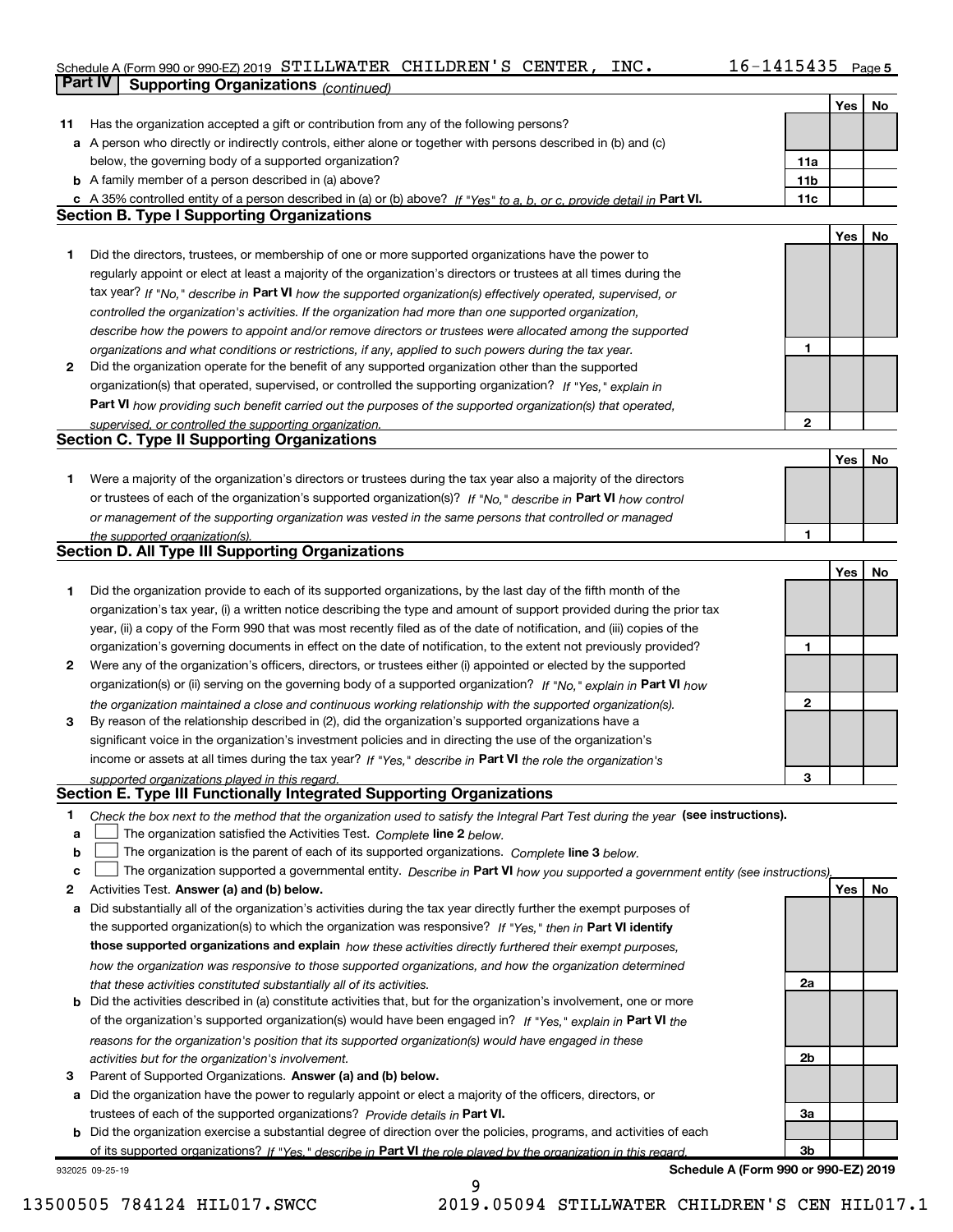|                | Schedule A (Form 990 or 990-EZ) 2019 STILLWATER CHILDREN'S CENTER, INC.                                                                            |                         |                | $16 - 1415435$ Page 6          |
|----------------|----------------------------------------------------------------------------------------------------------------------------------------------------|-------------------------|----------------|--------------------------------|
| <b>Part V</b>  | Type III Non-Functionally Integrated 509(a)(3) Supporting Organizations                                                                            |                         |                |                                |
| 1              | Check here if the organization satisfied the Integral Part Test as a qualifying trust on Nov. 20, 1970 (explain in Part VI). See instructions. All |                         |                |                                |
|                | other Type III non-functionally integrated supporting organizations must complete Sections A through E.                                            |                         |                |                                |
|                | Section A - Adjusted Net Income                                                                                                                    |                         | (A) Prior Year | (B) Current Year<br>(optional) |
| -1             | Net short-term capital gain                                                                                                                        | 1                       |                |                                |
| $\mathbf{2}$   | Recoveries of prior-year distributions                                                                                                             | $\mathbf{2}$            |                |                                |
| 3              | Other gross income (see instructions)                                                                                                              | 3                       |                |                                |
| 4              | Add lines 1 through 3.                                                                                                                             | 4                       |                |                                |
| 5              | Depreciation and depletion                                                                                                                         | 5                       |                |                                |
| 6              | Portion of operating expenses paid or incurred for production or                                                                                   |                         |                |                                |
|                | collection of gross income or for management, conservation, or                                                                                     |                         |                |                                |
|                | maintenance of property held for production of income (see instructions)                                                                           | 6                       |                |                                |
| $\mathbf{7}$   | Other expenses (see instructions)                                                                                                                  | $\overline{\mathbf{r}}$ |                |                                |
| 8              | Adjusted Net Income (subtract lines 5, 6, and 7 from line 4)                                                                                       | 8                       |                |                                |
|                | <b>Section B - Minimum Asset Amount</b>                                                                                                            |                         | (A) Prior Year | (B) Current Year<br>(optional) |
| 1              | Aggregate fair market value of all non-exempt-use assets (see                                                                                      |                         |                |                                |
|                | instructions for short tax year or assets held for part of year):                                                                                  |                         |                |                                |
|                | a Average monthly value of securities                                                                                                              | 1a                      |                |                                |
|                | <b>b</b> Average monthly cash balances                                                                                                             | 1b                      |                |                                |
|                | c Fair market value of other non-exempt-use assets                                                                                                 | 1c                      |                |                                |
|                | d Total (add lines 1a, 1b, and 1c)                                                                                                                 | 1d                      |                |                                |
|                | <b>e</b> Discount claimed for blockage or other                                                                                                    |                         |                |                                |
|                | factors (explain in detail in Part VI):                                                                                                            |                         |                |                                |
| $\mathbf{2}$   | Acquisition indebtedness applicable to non-exempt-use assets                                                                                       | $\mathbf{2}$            |                |                                |
| 3              | Subtract line 2 from line 1d.                                                                                                                      | 3                       |                |                                |
| 4              | Cash deemed held for exempt use. Enter 1-1/2% of line 3 (for greater amount,                                                                       |                         |                |                                |
|                | see instructions).                                                                                                                                 | 4                       |                |                                |
| 5              | Net value of non-exempt-use assets (subtract line 4 from line 3)                                                                                   | 5                       |                |                                |
| 6              | Multiply line 5 by .035.                                                                                                                           | 6                       |                |                                |
| 7              | Recoveries of prior-year distributions                                                                                                             | $\overline{7}$          |                |                                |
| 8              | Minimum Asset Amount (add line 7 to line 6)                                                                                                        | 8                       |                |                                |
|                | <b>Section C - Distributable Amount</b>                                                                                                            |                         |                | <b>Current Year</b>            |
| п.             | Adjusted net income for prior year (from Section A, line 8, Column A)                                                                              | 1                       |                |                                |
| 2              | Enter 85% of line 1.                                                                                                                               | 2                       |                |                                |
| 3              | Minimum asset amount for prior year (from Section B, line 8, Column A)                                                                             | 3                       |                |                                |
| 4              | Enter greater of line 2 or line 3.                                                                                                                 | 4                       |                |                                |
| 5              | Income tax imposed in prior year                                                                                                                   | 5                       |                |                                |
| 6              | Distributable Amount. Subtract line 5 from line 4, unless subject to                                                                               |                         |                |                                |
|                | emergency temporary reduction (see instructions).                                                                                                  | 6                       |                |                                |
| $\overline{7}$ | Check here if the current year is the organization's first as a non-functionally integrated Type III supporting organization (see                  |                         |                |                                |

instructions).

Schedule A (Form 990 or 990-EZ) 2019

932026 09-25-19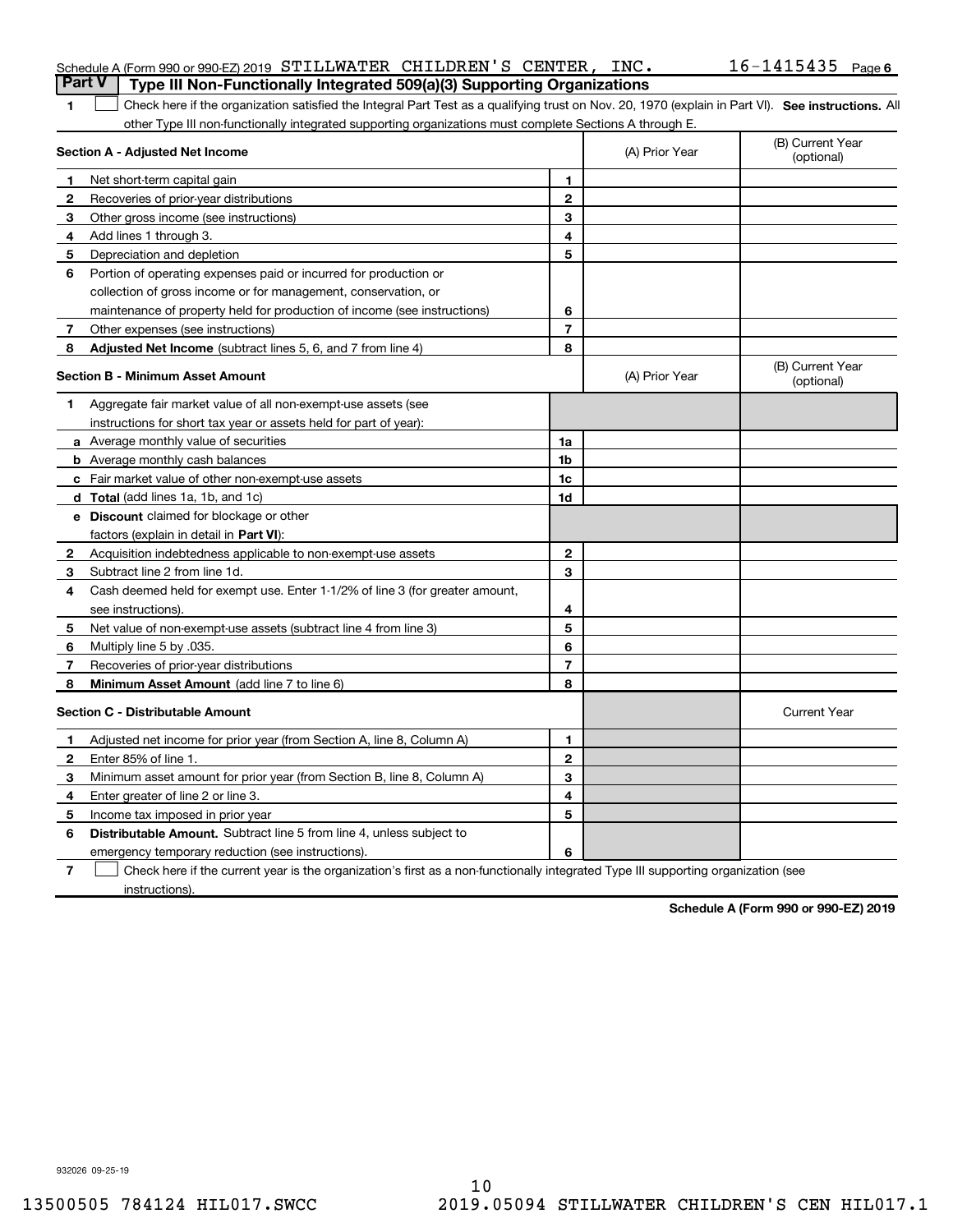## Schedule A (Form 990 or 990-EZ) 2019 STILLWATER CHILDREN'S CENTER, INC.  $16-1415435$  Page

| <b>Part V</b> | Type III Non-Functionally Integrated 509(a)(3) Supporting Organizations                    |                             | (continued)                           |                                         |
|---------------|--------------------------------------------------------------------------------------------|-----------------------------|---------------------------------------|-----------------------------------------|
|               | <b>Section D - Distributions</b>                                                           |                             |                                       | <b>Current Year</b>                     |
| 1             | Amounts paid to supported organizations to accomplish exempt purposes                      |                             |                                       |                                         |
| 2             | Amounts paid to perform activity that directly furthers exempt purposes of supported       |                             |                                       |                                         |
|               | organizations, in excess of income from activity                                           |                             |                                       |                                         |
| 3             | Administrative expenses paid to accomplish exempt purposes of supported organizations      |                             |                                       |                                         |
| 4             | Amounts paid to acquire exempt-use assets                                                  |                             |                                       |                                         |
| 5             | Qualified set-aside amounts (prior IRS approval required)                                  |                             |                                       |                                         |
| 6             | Other distributions (describe in Part VI). See instructions.                               |                             |                                       |                                         |
| 7             | Total annual distributions. Add lines 1 through 6.                                         |                             |                                       |                                         |
| 8             | Distributions to attentive supported organizations to which the organization is responsive |                             |                                       |                                         |
|               | (provide details in Part VI). See instructions.                                            |                             |                                       |                                         |
| 9             | Distributable amount for 2019 from Section C, line 6                                       |                             |                                       |                                         |
| 10            | Line 8 amount divided by line 9 amount                                                     |                             |                                       |                                         |
|               |                                                                                            | (i)                         | (iii)                                 | (iii)                                   |
|               | <b>Section E - Distribution Allocations</b> (see instructions)                             | <b>Excess Distributions</b> | <b>Underdistributions</b><br>Pre-2019 | <b>Distributable</b><br>Amount for 2019 |
| 1             | Distributable amount for 2019 from Section C, line 6                                       |                             |                                       |                                         |
| 2             | Underdistributions, if any, for years prior to 2019 (reason-                               |                             |                                       |                                         |
|               | able cause required- explain in Part VI). See instructions.                                |                             |                                       |                                         |
| 3             | Excess distributions carryover, if any, to 2019                                            |                             |                                       |                                         |
|               | <b>a</b> From 2014                                                                         |                             |                                       |                                         |
|               | <b>b</b> From 2015                                                                         |                             |                                       |                                         |
|               | $c$ From 2016                                                                              |                             |                                       |                                         |
|               | $d$ From 2017                                                                              |                             |                                       |                                         |
|               | e From 2018                                                                                |                             |                                       |                                         |
|               | <b>f</b> Total of lines 3a through e                                                       |                             |                                       |                                         |
|               | g Applied to underdistributions of prior years                                             |                             |                                       |                                         |
|               | h Applied to 2019 distributable amount                                                     |                             |                                       |                                         |
| j.            | Carryover from 2014 not applied (see instructions)                                         |                             |                                       |                                         |
|               | Remainder. Subtract lines 3g, 3h, and 3i from 3f.                                          |                             |                                       |                                         |
| 4             | Distributions for 2019 from Section D,                                                     |                             |                                       |                                         |
|               | line $7:$                                                                                  |                             |                                       |                                         |
|               | <b>a</b> Applied to underdistributions of prior years                                      |                             |                                       |                                         |
|               | <b>b</b> Applied to 2019 distributable amount                                              |                             |                                       |                                         |
|               | c Remainder. Subtract lines 4a and 4b from 4.                                              |                             |                                       |                                         |
| 5             | Remaining underdistributions for years prior to 2019, if                                   |                             |                                       |                                         |
|               | any. Subtract lines 3g and 4a from line 2. For result greater                              |                             |                                       |                                         |
|               | than zero, explain in <b>Part VI.</b> See instructions.                                    |                             |                                       |                                         |
| 6             | Remaining underdistributions for 2019. Subtract lines 3h                                   |                             |                                       |                                         |
|               | and 4b from line 1. For result greater than zero, explain in                               |                             |                                       |                                         |
|               | Part VI. See instructions.                                                                 |                             |                                       |                                         |
| $\mathbf{7}$  | Excess distributions carryover to 2020. Add lines 3j                                       |                             |                                       |                                         |
|               | and 4c.                                                                                    |                             |                                       |                                         |
| 8             | Breakdown of line 7:                                                                       |                             |                                       |                                         |
|               | a Excess from 2015                                                                         |                             |                                       |                                         |
|               | <b>b</b> Excess from 2016                                                                  |                             |                                       |                                         |
|               | c Excess from 2017                                                                         |                             |                                       |                                         |
|               | d Excess from 2018                                                                         |                             |                                       |                                         |
|               | e Excess from 2019                                                                         |                             |                                       |                                         |

Schedule A (Form 990 or 990-EZ) 2019

932027 09-25-19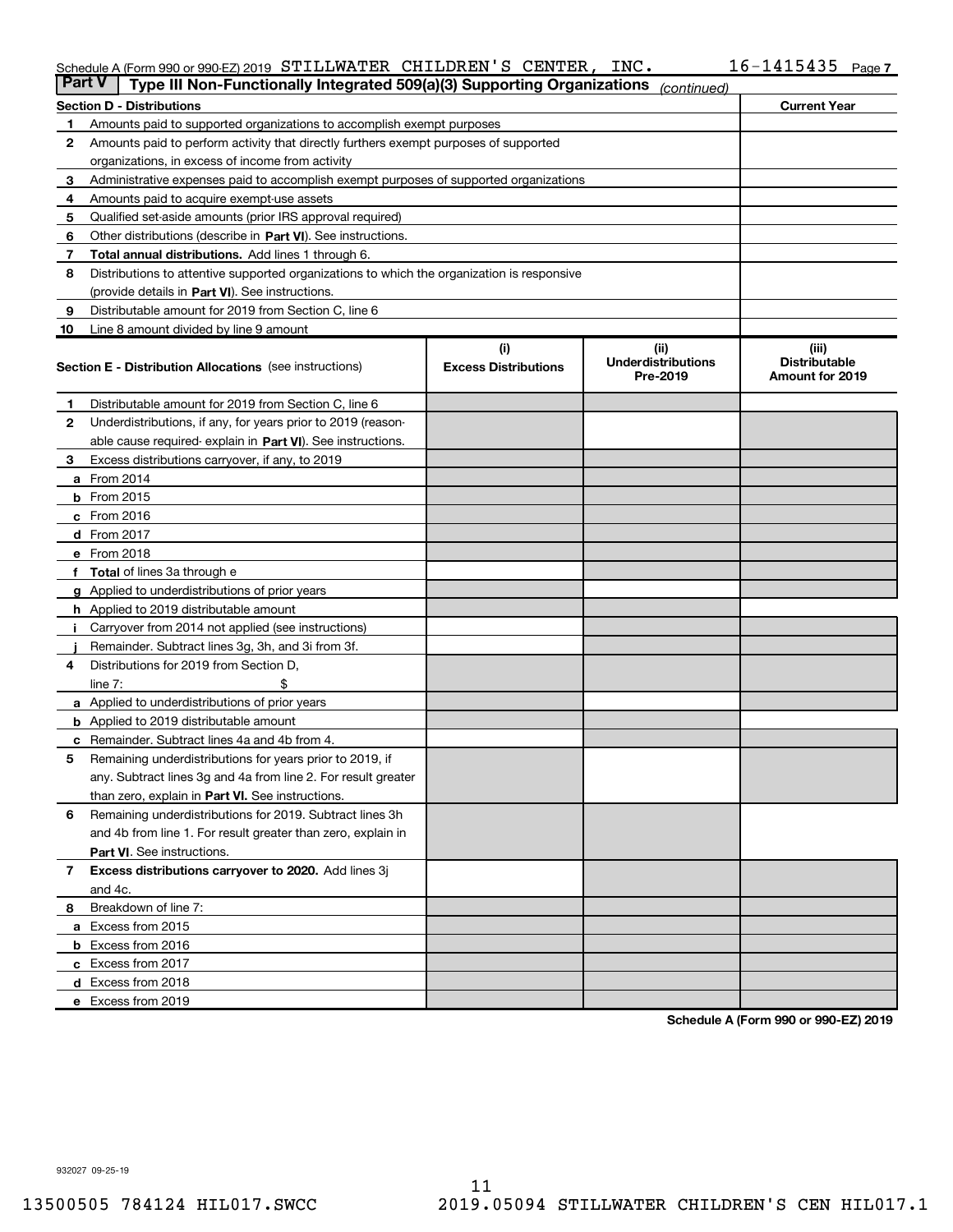| Schedule A (Form 990 or 990-EZ) 2019 STILLWATER CHILDREN'S CENTER,                                                                           |  | INC. | $16 - 1415435$ Page 8                                                                                                                            |  |
|----------------------------------------------------------------------------------------------------------------------------------------------|--|------|--------------------------------------------------------------------------------------------------------------------------------------------------|--|
| <b>Part VI Supplemental Information.</b> Provide the explanations required by Part II, line 10; Part II, line 17a or 17b; Part III, line 12; |  |      |                                                                                                                                                  |  |
|                                                                                                                                              |  |      | Part IV, Section A, lines 1, 2, 3b, 3c, 4b, 4c, 5a, 6, 9a, 9b, 9c, 11a, 11b, and 11c; Part IV, Section B, lines 1 and 2; Part IV, Section C,     |  |
|                                                                                                                                              |  |      | line 1; Part IV, Section D, lines 2 and 3; Part IV, Section E, lines 1c, 2a, 2b, 3a, and 3b; Part V, line 1; Part V, Section B, line 1e; Part V, |  |
| Section D, lines 5, 6, and 8; and Part V, Section E, lines 2, 5, and 6. Also complete this part for any additional information.              |  |      |                                                                                                                                                  |  |
| (See instructions.)                                                                                                                          |  |      |                                                                                                                                                  |  |

# SCHEDULE A, PART III, LINE 12, EXPLANATION FOR OTHER INCOME:

## MISCELLEANOUS OTHER REVENUE

Schedule A (Form 990 or 990-EZ) 2019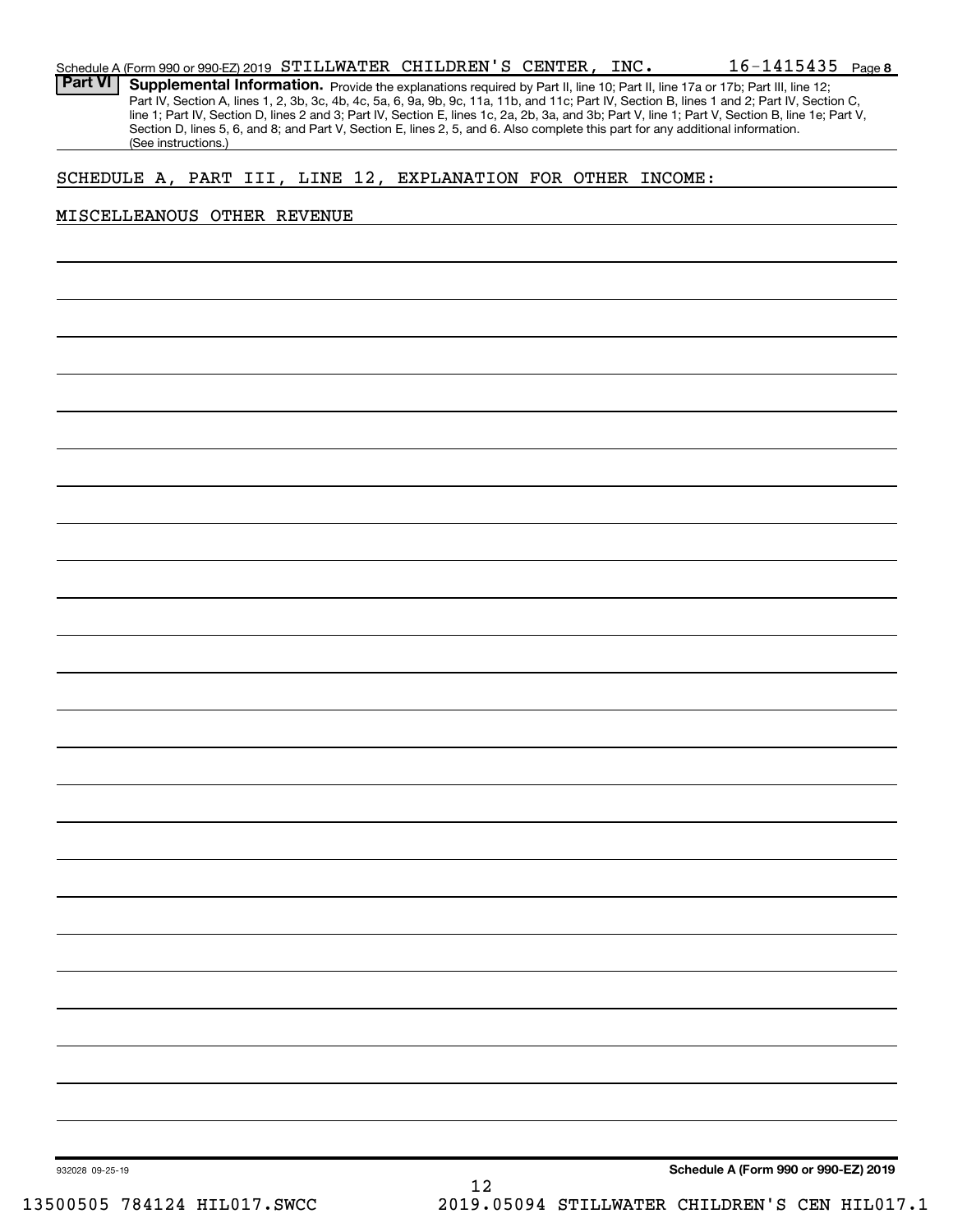| (Form 990 or 990-EZ)<br><b>SCHEDULE N</b>                                |                                                                                                                                                             | Liquidation, Termination      |                                                                                               | Complete if the organization answered "Yes" on Form 990, Part IV, lines 31 or 32, or Form 990-EZ, line 36.<br>Attach certified copies of any articles of dissolution, resolutions, or plans.                                                                                                              |                      | , Dissolution, or Significant Disposition of Assets                                                                        |               | OMB No. 1545-0047<br><b>2019</b>                                           |
|--------------------------------------------------------------------------|-------------------------------------------------------------------------------------------------------------------------------------------------------------|-------------------------------|-----------------------------------------------------------------------------------------------|-----------------------------------------------------------------------------------------------------------------------------------------------------------------------------------------------------------------------------------------------------------------------------------------------------------|----------------------|----------------------------------------------------------------------------------------------------------------------------|---------------|----------------------------------------------------------------------------|
| Department of the Treasury<br>Internal Revenue Service                   |                                                                                                                                                             | Attach to Form 990 or 990-EZ. | Go to www.irs.gov/Form990 for the latest information.                                         |                                                                                                                                                                                                                                                                                                           |                      |                                                                                                                            |               | Open to Public<br>Inspection                                               |
| Name of the organization                                                 | STILLWATER                                                                                                                                                  | CHILDREN'S                    | CENTER,                                                                                       | INC.                                                                                                                                                                                                                                                                                                      |                      |                                                                                                                            |               | Employer identification number<br>$16 - 1415435$                           |
| space is needed.<br>Part I                                               | Liquidation, Termination, or Dissolution. Complete this part if the                                                                                         |                               |                                                                                               |                                                                                                                                                                                                                                                                                                           |                      | organization answered "Yes" on Form 990, Part IV, line 31, or Form 990-EZ, line 36. Part I can be duplicated if additional |               |                                                                            |
| (a) Description of asset(s)<br>┯                                         | distributed or transaction<br>expenses paid                                                                                                                 | distribution<br>(b) Date of   | (c) Fair market value of<br>amount of transaction<br>asset(s) distributed or<br>expenses      | asset(s) distributed or<br>transaction expenses<br>determining FMV for<br>(d) Method of                                                                                                                                                                                                                   | (e) EIN of recipient | (f) Name and address of recipient                                                                                          |               | tax-exempt) or type<br>(g) IRC section of<br>recipient(s) (if<br>of entity |
| TRANSFER OF NET ASSETS TO AFFILIATE                                      |                                                                                                                                                             | 07/01/19                      |                                                                                               | 918, 274. BOOK VALUE                                                                                                                                                                                                                                                                                      | 16-0743039           | HILLSIDE CHILDREN'S<br>NY 14620<br>1183 MONROE AVENUE<br>ROCHESTER,                                                        | <b>CENTER</b> | 501(C)(3)                                                                  |
|                                                                          |                                                                                                                                                             |                               |                                                                                               |                                                                                                                                                                                                                                                                                                           |                      |                                                                                                                            |               |                                                                            |
|                                                                          |                                                                                                                                                             |                               |                                                                                               |                                                                                                                                                                                                                                                                                                           |                      |                                                                                                                            |               |                                                                            |
|                                                                          |                                                                                                                                                             |                               |                                                                                               |                                                                                                                                                                                                                                                                                                           |                      |                                                                                                                            |               |                                                                            |
|                                                                          |                                                                                                                                                             |                               |                                                                                               |                                                                                                                                                                                                                                                                                                           |                      |                                                                                                                            |               |                                                                            |
|                                                                          |                                                                                                                                                             |                               |                                                                                               |                                                                                                                                                                                                                                                                                                           |                      |                                                                                                                            |               |                                                                            |
|                                                                          |                                                                                                                                                             |                               |                                                                                               |                                                                                                                                                                                                                                                                                                           |                      |                                                                                                                            |               |                                                                            |
| <b>G</b><br>2                                                            | Did or will any officer, director, trustee, or key employee of the organization:<br>Become a director or trustee of a successor or transferee organization? |                               |                                                                                               |                                                                                                                                                                                                                                                                                                           |                      |                                                                                                                            |               | <u>ខ</u><br>$\mathsf{x}$<br>Yes<br>2a                                      |
| ء                                                                        | Become a direct or indirect owner of a successor or transferee organization?                                                                                |                               | Become an employee of, or independent contractor for, a successor or transferee organization? |                                                                                                                                                                                                                                                                                                           |                      |                                                                                                                            |               | $\mathbf{\mathsf{K}}$<br>×<br>ಸಿ                                           |
| ಕ<br>$\ddot{\circ}$                                                      |                                                                                                                                                             |                               |                                                                                               | If the organization answered "Yes" to any of the questions on lines 2a through 2d, provide the name of the person involved and explain in Part III.<br>Receive, or become entitled to, compensation or other similar payments as a result of the organization's liquidation, termination, or dissolution? |                      |                                                                                                                            |               | ×<br>$\overline{2d}$<br>2c                                                 |
| For Paperwork Reduction Act Notice, see the Instructions for Form 990 or |                                                                                                                                                             |                               | Form 990-EZ.                                                                                  |                                                                                                                                                                                                                                                                                                           |                      |                                                                                                                            |               | Schedule N (Form 990 or 990-EZ) 2019                                       |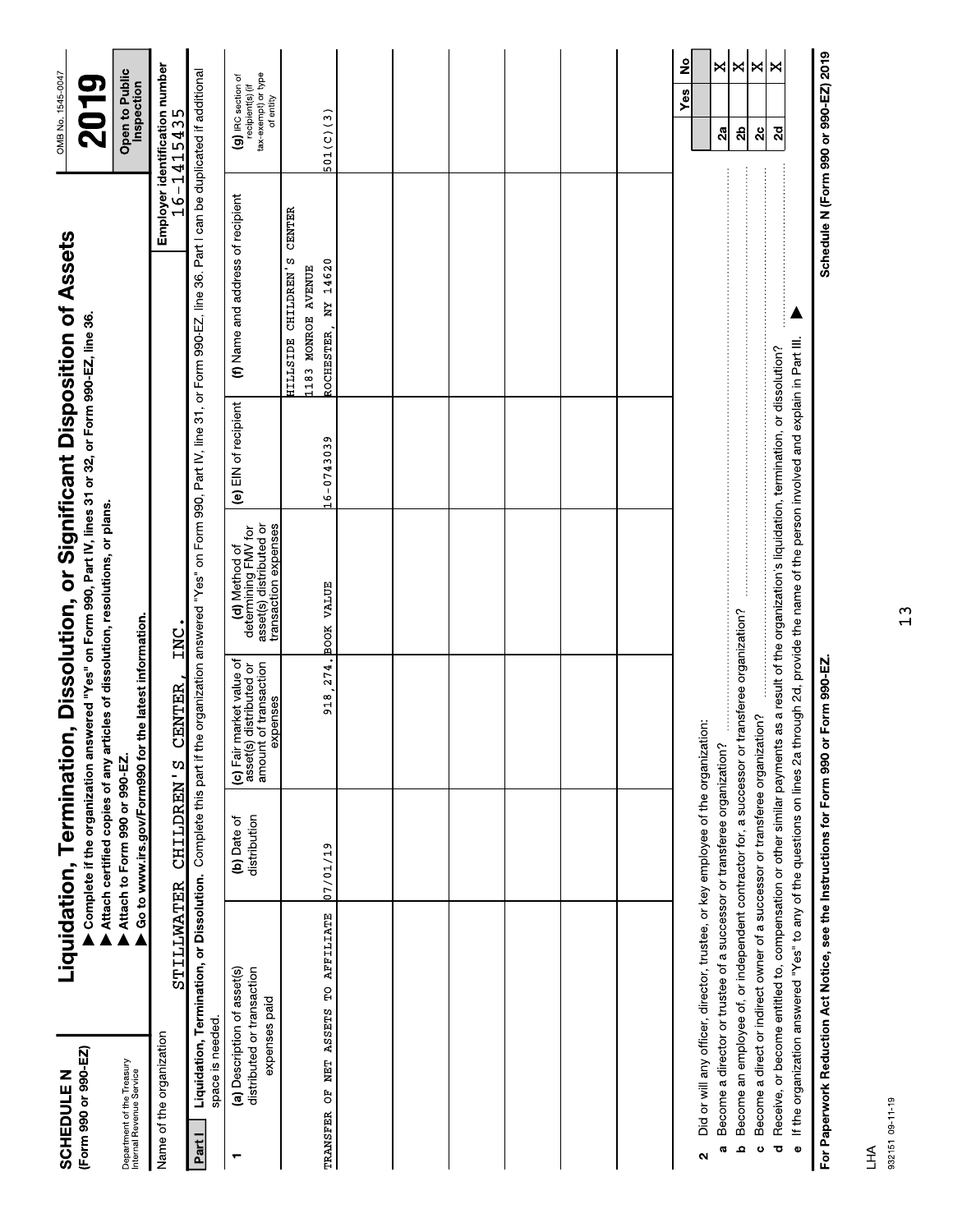| Schedule N (Form 990 or 990-EZ) 2019                                                                                                                                                                                                                                                                                                                       | STILLWATER                  | <b>CENTER</b><br>CHILDREN'S                                                                    | INC                                                                                     | ம்<br>٣<br>4<br>٢<br>$\overline{\phantom{a}}$<br>O<br>$\mathbf{\mathbf{\mathbf{\mathbf{\mathsf{H}}}}}$ | ഥ<br>$\mathcal{C}$<br>4                                                                                                                                                            | Page 2                                                                     |
|------------------------------------------------------------------------------------------------------------------------------------------------------------------------------------------------------------------------------------------------------------------------------------------------------------------------------------------------------------|-----------------------------|------------------------------------------------------------------------------------------------|-----------------------------------------------------------------------------------------|--------------------------------------------------------------------------------------------------------|------------------------------------------------------------------------------------------------------------------------------------------------------------------------------------|----------------------------------------------------------------------------|
| Note: If the organization distributed all of its assets during the tax year, then Form 990, Part X, column (B), line 16 (Total assets), and line 26 (Total liabilities), should equal -0-<br>Liquidation, Termination, or Dissolution (continued)<br>Part I                                                                                                |                             |                                                                                                |                                                                                         |                                                                                                        |                                                                                                                                                                                    | ş<br>Yes                                                                   |
| Did the organization distribute its assets in accordance with its governing instrument(s)? If "No," describe in Part III<br>ω                                                                                                                                                                                                                              |                             |                                                                                                |                                                                                         |                                                                                                        |                                                                                                                                                                                    | ×<br>ო                                                                     |
| Is the organization required to notify the attorney general or other appropriate state official of its intent to dissolve, liquidate, or terminate?<br>4a                                                                                                                                                                                                  |                             |                                                                                                |                                                                                         |                                                                                                        |                                                                                                                                                                                    | ×<br>49                                                                    |
| If "Yes," did the organization provide such notice?<br>م                                                                                                                                                                                                                                                                                                   |                             |                                                                                                |                                                                                         |                                                                                                        | a consequente de la componente de la componente de la componente de la componente de la componente de la compo                                                                     | ×<br>4                                                                     |
| Did the organization discharge or pay all of its liabilities in accordance with state laws?<br>ιņ                                                                                                                                                                                                                                                          |                             |                                                                                                |                                                                                         |                                                                                                        |                                                                                                                                                                                    | ×<br>LO,                                                                   |
| Did the organization have any tax-exempt bonds outstanding during the year?<br>6a                                                                                                                                                                                                                                                                          |                             |                                                                                                |                                                                                         |                                                                                                        |                                                                                                                                                                                    | ×<br>Ga                                                                    |
| If "Yes" to line 6a, did the organization discharge or defease all of its tax-exempt bond liabilities during the tax yr in accordance with the Internal Revenue Code and state laws?<br>ff "Yes" on line 6b, describe in Part III how the organization defeased or otherwise settled these liabilities. If "No" on line 6b, explain in Part III.<br>م<br>ပ |                             |                                                                                                |                                                                                         |                                                                                                        |                                                                                                                                                                                    | සි                                                                         |
| Part II                                                                                                                                                                                                                                                                                                                                                    |                             |                                                                                                |                                                                                         |                                                                                                        | Sale, Exchange, Disposition, or Other Transfer of More Than 25% of the Organization's Assets. Complete this part if the organization answered "Yes" on Form 990, Part IV, line 32, | ŏ                                                                          |
| Form 990-EZ, line 36. Part II can be duplicated if additional space is needed.                                                                                                                                                                                                                                                                             |                             |                                                                                                |                                                                                         |                                                                                                        |                                                                                                                                                                                    |                                                                            |
| distributed or transaction<br>(a) Description of asset(s)<br>expenses paid                                                                                                                                                                                                                                                                                 | distribution<br>(b) Date of | (c) Fair market value of<br>of transaction<br>distributed or<br>expenses<br>amount<br>asset(s) | asset(s) distributed or<br>transaction expenses<br>determining FMV for<br>(d) Method of | (e) EIN of recipient                                                                                   | (f) Name and address of recipient                                                                                                                                                  | tax-exempt) or type<br>(g) IRC section of<br>recipient(s) (if<br>of entity |
|                                                                                                                                                                                                                                                                                                                                                            |                             |                                                                                                |                                                                                         |                                                                                                        |                                                                                                                                                                                    |                                                                            |
|                                                                                                                                                                                                                                                                                                                                                            |                             |                                                                                                |                                                                                         |                                                                                                        |                                                                                                                                                                                    |                                                                            |
|                                                                                                                                                                                                                                                                                                                                                            |                             |                                                                                                |                                                                                         |                                                                                                        |                                                                                                                                                                                    |                                                                            |
|                                                                                                                                                                                                                                                                                                                                                            |                             |                                                                                                |                                                                                         |                                                                                                        |                                                                                                                                                                                    |                                                                            |
|                                                                                                                                                                                                                                                                                                                                                            |                             |                                                                                                |                                                                                         |                                                                                                        |                                                                                                                                                                                    |                                                                            |
|                                                                                                                                                                                                                                                                                                                                                            |                             |                                                                                                |                                                                                         |                                                                                                        |                                                                                                                                                                                    |                                                                            |
|                                                                                                                                                                                                                                                                                                                                                            |                             |                                                                                                |                                                                                         |                                                                                                        |                                                                                                                                                                                    |                                                                            |
| Did or will any officer, director, trustee, or key employee of the organization:<br>Become a director or trustee of a successor or transferee organization?<br>a,<br>$\mathbf{\Omega}$                                                                                                                                                                     |                             |                                                                                                |                                                                                         |                                                                                                        |                                                                                                                                                                                    | 2<br>Yes<br>2a                                                             |
| Become an employee of, or independent contractor for, a successor or transferee organization?<br>م                                                                                                                                                                                                                                                         |                             |                                                                                                |                                                                                         |                                                                                                        |                                                                                                                                                                                    | ಸೆ                                                                         |
| Receive, or become entitled to, compensation or other similar payments as a result of the organization's significant disposition of assets?<br>Become a direct or indirect owner of a successor or transferee organizati<br>Ō<br>ပ                                                                                                                         |                             | ion?                                                                                           |                                                                                         |                                                                                                        |                                                                                                                                                                                    | $\overline{\mathbf{c}}$<br>2c                                              |
| If the organization answered "Yes" to any of the questions on lines 2a through 2d, provide the name of the person involved and explain in Part III.<br>$\pmb{\mathsf{\scriptstyle{0}}}$                                                                                                                                                                    |                             |                                                                                                |                                                                                         |                                                                                                        |                                                                                                                                                                                    |                                                                            |

932152 09-11-19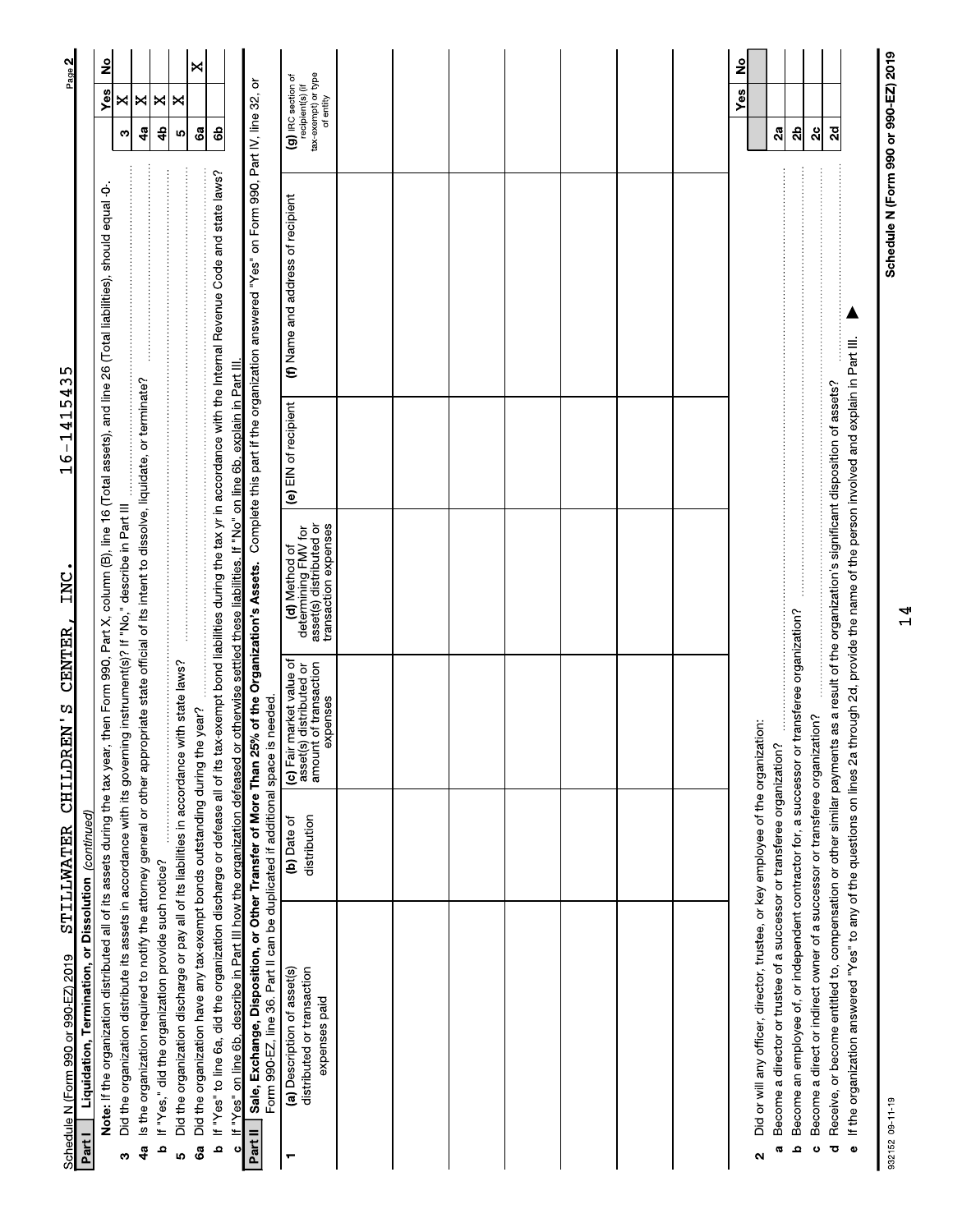SCH. N, PART I, LINE 1(A)

AS PART OF A CORPORATE RESTRUCTURING IN 2019, HILLSIDE CHILDREN'S

CENTER ACQUIRED THE ASSETS, (INCLUDING PROGRAMING) AND ASSUMED THE

LIABILITIES OF STILLWATER CHILDREN'S CENTER AND TWO OTHER AFFILIATED

NEW YORK NOT-FOR-PROFIT ORGANIZATIONS; HILLSIDE WORK-SCHOLARSHIP

CONNECTION AND SNELL FARM CHILDREN'S CENTER.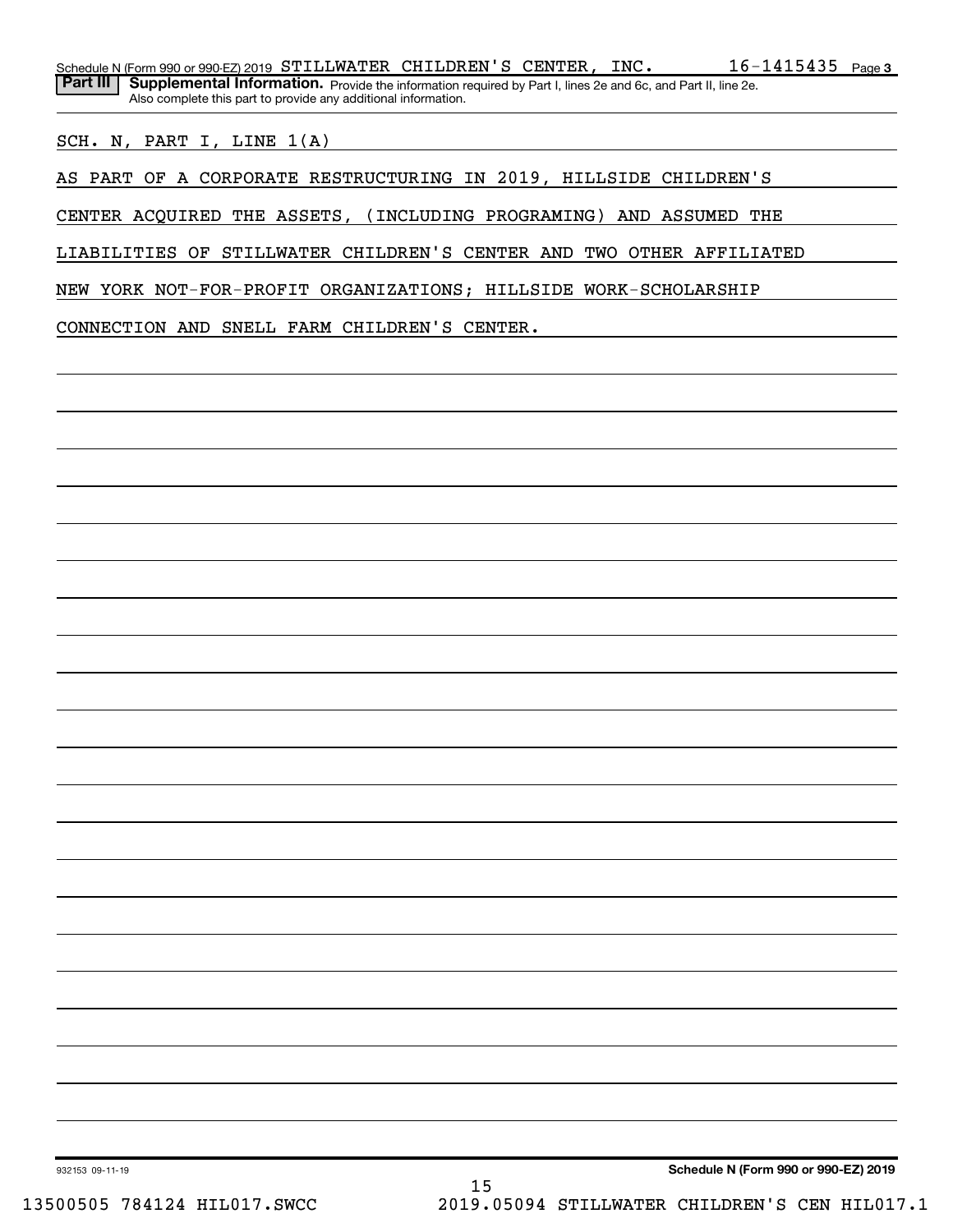| Supplemental Information to Form 990 or 990-EZ<br><b>SCHEDULE O</b><br>Complete to provide information for responses to specific questions on<br>(Form 990 or 990-EZ)<br>Form 990 or 990-EZ or to provide any additional information.<br>Attach to Form 990 or 990-EZ.<br>Department of the Treasury<br>Go to www.irs.gov/Form990 for the latest information.<br>Internal Revenue Service |               | OMB No. 1545-0047<br>Inspection                     | <b>Open to Public</b> |
|-------------------------------------------------------------------------------------------------------------------------------------------------------------------------------------------------------------------------------------------------------------------------------------------------------------------------------------------------------------------------------------------|---------------|-----------------------------------------------------|-----------------------|
| Name of the organization<br>STILLWATER CHILDREN'S CENTER,                                                                                                                                                                                                                                                                                                                                 | INC.          | <b>Employer identification number</b><br>16-1415435 |                       |
| FORM 990-EZ, PART I, LINE 20, CHANGES IN NET ASSETS:                                                                                                                                                                                                                                                                                                                                      |               |                                                     |                       |
| <b>ASSETS</b><br>OR FUND<br>IN NET<br><b>BALANCES:</b><br>CHANGES                                                                                                                                                                                                                                                                                                                         |               | <b>AMOUNT:</b>                                      |                       |
| TO AFFILIATE ON 07/01/2019<br>ASSETS<br>TRANSFER OF<br>NET                                                                                                                                                                                                                                                                                                                                |               |                                                     | $-918, 274.$          |
| FORM 990-EZ, PART II, LINE 24, OTHER ASSETS:                                                                                                                                                                                                                                                                                                                                              |               |                                                     |                       |
| DESCRIPTION                                                                                                                                                                                                                                                                                                                                                                               | BEG.<br>OF    | <b>YEAR</b><br>END<br>ΟF                            | <b>YEAR</b>           |
| ACCOUNTS RECEIVABLE, NET                                                                                                                                                                                                                                                                                                                                                                  | 192,594.      |                                                     | 0.                    |
| PREPAID EXPENSES                                                                                                                                                                                                                                                                                                                                                                          |               | 86.                                                 | 0.                    |
| INTANGIBLE ASSETS                                                                                                                                                                                                                                                                                                                                                                         |               | 10, 162.                                            | 0.                    |
| OTHER DEPRECIABLE ASSETS                                                                                                                                                                                                                                                                                                                                                                  | 225,820.      |                                                     | 0.                    |
| TO FORM 990-EZ, LINE 24<br>TOTAL                                                                                                                                                                                                                                                                                                                                                          | 428,662.      |                                                     | 0.                    |
| FORM 990-EZ, PART II, LINE 26, OTHER LIABILITIES:                                                                                                                                                                                                                                                                                                                                         |               |                                                     |                       |
| DESCRIPTION                                                                                                                                                                                                                                                                                                                                                                               | BEG.<br>OF    | <b>YEAR</b><br>END<br>ΟF                            | <b>YEAR</b>           |
| ACCOUNTS PAYABLE AND ACCRUED EXPENSES                                                                                                                                                                                                                                                                                                                                                     | 248,127.      |                                                     | 0.                    |
| DEFERRED REVENUE                                                                                                                                                                                                                                                                                                                                                                          | 48,645.       |                                                     | 0.                    |
| SECURED MORTGAGES AND NOTES PAYABLE TO                                                                                                                                                                                                                                                                                                                                                    |               |                                                     |                       |
| UNRELATED THIRD PARTIES                                                                                                                                                                                                                                                                                                                                                                   | $293,608.$ 0. |                                                     |                       |
| INTERAFFILIATE PAYABLE                                                                                                                                                                                                                                                                                                                                                                    | 64,958.       |                                                     | 0.                    |
| TOTAL TO FORM 990-EZ, LINE 26                                                                                                                                                                                                                                                                                                                                                             | 655,338.      |                                                     | 0.                    |
| FORM 990-EZ, PART III, PRIMARY EXEMPT PURPOSE - STILLWATER CHILDREN'S<br>CENTER OPERATES A RESIDENTIAL CHILD CARE TREATMENT CENTER IN GREENE,                                                                                                                                                                                                                                             |               |                                                     |                       |
| NY.                                                                                                                                                                                                                                                                                                                                                                                       |               |                                                     |                       |

FORM 990-EZ, PART V, INFORMATION REGARDING PERSONAL BENEFIT CONTRACTS:

932211 09-06-19 LHA For Paperwork Reduction Act Notice, see the Instructions for Form 990 or 990-EZ. Schedule O (Form 990 or 990-EZ) (2019) LET